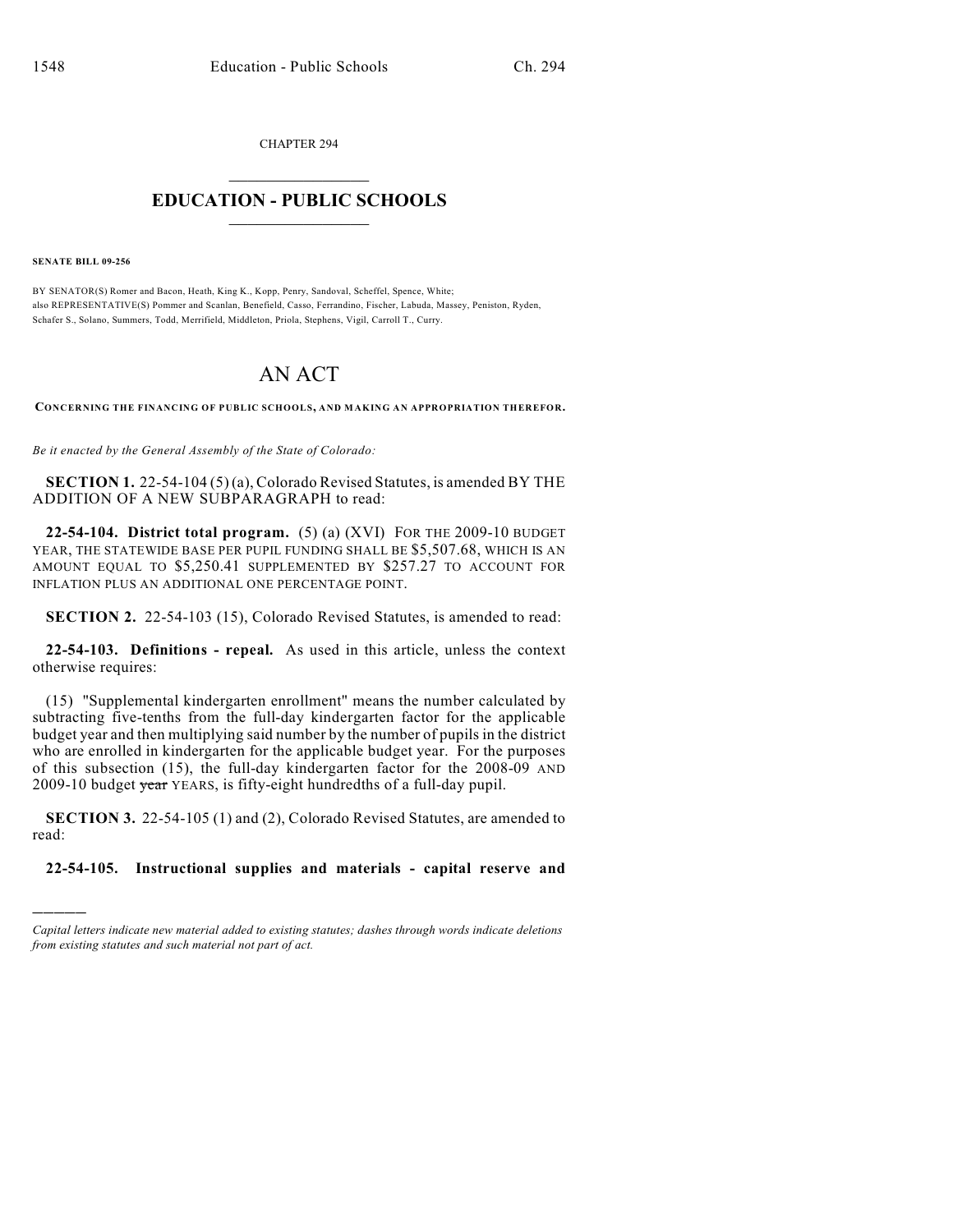**insurance reserve - at-risk funding - preschool funding.** (1) (a) PRIOR TO THE 2009-10 BUDGET YEAR, every district shall budget the amount determined pursuant to paragraph (b) of this subsection (1) to be allocated, in the discretion of the board of education, to the instructional supplies and materials account, the instructional capital outlay account, or the other instructional purposes account in the general fund created by section 22-45-103 (1) (a) (II), or among such accounts. Moneys may be transferred among the three accounts. The moneys in such accounts shall be used for the purposes set forth in section 22-45-103 (1) (a) (II) and may not be expended by the district for any other purpose. Any moneys in such accounts which are not projected to be expended during a budget year shall be budgeted for the purposes set forth in section  $22-45-103$  (1) (a) (II) in the next budget year. Nothing in this subsection (1) shall be construed to require that interest on moneys in such accounts be specifically allocated to such accounts. ANY MONEYS REMAINING IN ANY SUCH ACCOUNT THAT HAVE NOT BEEN EXPENDED PRIOR TO THE 2009-10 BUDGET YEAR SHALL BE BUDGETED FOR THE PURPOSES SET FORTH IN SECTION 22-45-103 (1) (a) (II) IN THE 2009-10 BUDGET YEAR OR ANY BUDGET YEAR THEREAFTER.

(b) (I) The amount to be budgeted in any budget year PRIOR TO THE 2009-10 BUDGET YEAR shall be the amount determined by multiplying one hundred thirty-four dollars by the district's funded pupil count minus the district's on-line pupil enrollment.

(II) (A) For the 1998-99 budget year through the 2007-08 budget year, the dollar amount required to be budgeted per pupil pursuant to this paragraph (b) shall be increased each year by the same percentage that the statewide base per pupil funding is increased pursuant to section 22-54-104 (5). For the 2008-09 budget year, and budget years thereafter, the minimum dollar amount required to be budgeted per pupil pursuant to this paragraph (b) shall be increased each year by the rate of inflation. The amount of any increase pursuant to this paragraph (b) shall be rounded to the nearest dollar.

- (B) Repealed.
- (III) Repealed.

(IV) Notwithstanding the provisions of subparagraphs (I) and (II) of this paragraph (b), for the 2006-07 budget year and budget years thereafter, if a district's expenditures for instructional supplies and materials, instructional capital outlay, and other instructional purposes exceed the amount required to be budgeted in accordance with this paragraph (b) for a given budget year, the district may subtract an amount equal to the amount of the excess expenditures in that budget year from the amount required to be budgeted for instructional supplies and materials, instructional capital outlay, and other instructional purposes in accordance with this paragraph (b) for the subsequent budget year.

(c) For purposes of this subsection (1), instructional supplies and materials include, but are not limited to, supplies, textbooks, library books, periodicals, and other supplies and materials. Instructional capital outlay includes those expenditures which result in the acquisition of fixed assets for instructional purposes, or additions thereto, which the board of education anticipates will have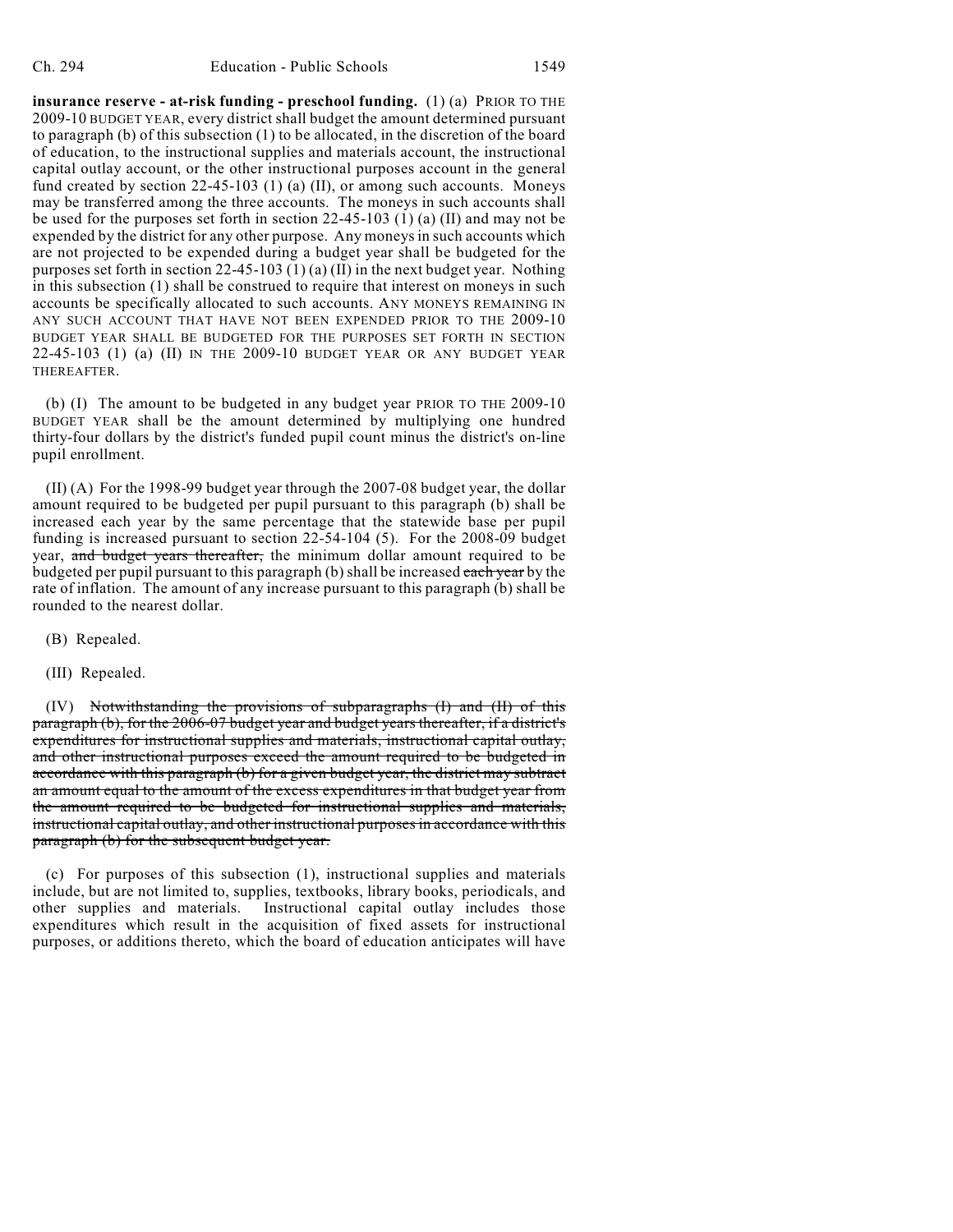benefits for more than one year. Other instructional purposes include expenses incurred in providing transportation for pupils to and from school-sponsored instructional activities which occur outside the classroom and costs incurred for repair or maintenance services for equipment which is directly used for instructional purposes. Instructional supplies and materials, instructional capital outlay, and other instructional purposes are limited to those functions accounts and objects accounts as prescribed by the state board of education.

(d) Nothing shall be deemed to limit expenditures for instructional supplies and materials, instructional capital outlay, and other instructional purposes to the amount required to be budgeted in accordance with this subsection (1).

(2) (a) Except as otherwise provided in paragraph (c) of this subsection (2), PRIOR TO THE 2009-10 BUDGET YEAR, every district shall budget the amount determined pursuant to paragraph (b) of this subsection (2) to be allocated, in the discretion of the board of education, to the capital reserve fund created by section 22-45-103 (1) (c), to a fund or an account within the general fund established in accordance with generally accepted accounting principles solely for the management of risk-related activities as identified in section 24-10-115, C.R.S., and article 13 of title 29, C.R.S., or among such allowable funds and accounts. Such moneys shall be used for the purposes set forth in section 22-45-103 (1) (c) and (1) (e) and may not be expended by the district for any other purpose. The board of education may transfer moneys among these allowable funds and accounts when such transfer is deemed necessary by the board. ANY MONEYS REMAINING IN ANY SUCH FUND OR ACCOUNT THAT HAVE NOT BEEN EXPENDED PRIOR TO THE 2009-10 BUDGET YEAR SHALL BE BUDGETED FOR THE PURPOSES SET FORTH IN SECTION 22-45-103 (1) (c) AND (1) (e) IN THE 2009-10 BUDGET YEAR OR ANY BUDGET YEAR THEREAFTER.

(b) (I) The amount to be budgeted in any budget year PRIOR TO THE 2009-10 BUDGET YEAR shall be the amount determined by multiplying two hundred sixteen dollars by the district's funded pupil count minus the district's on-line pupil enrollment. Such amount shall be the minimum required to be budgeted, and the district may elect to budget up to eight hundred dollars multiplied by the district's funded pupil count minus the district's on-line pupil enrollment.

(II) (A) For the 1998-99 budget year through the 2007-08 budget year, the minimum dollar amount required to be budgeted per pupil pursuant to this paragraph (b) shall be increased each year by the same percentage that the statewide base per pupil funding is increased pursuant to section 22-54-104 (5). For the 2008-09 budget year, and budget years thereafter, the minimum dollar amount required to be budgeted per pupil pursuant to this paragraph (b) shall be increased each year by the rate of inflation. The amount of any increase pursuant to this paragraph (b) shall be rounded to the nearest dollar.

## (B) Repealed.

(III) For the 2000-01 budget year and budget years thereafter THROUGH THE 2008-09 BUDGET YEAR, the amount required to be budgeted pursuant to this paragraph (b) shall be reduced by an amount determined by multiplying the minimum dollar amount required to be budgeted for that budget year pursuant to subparagraph (II) of this paragraph (b) by the number of pupils enrolled in charter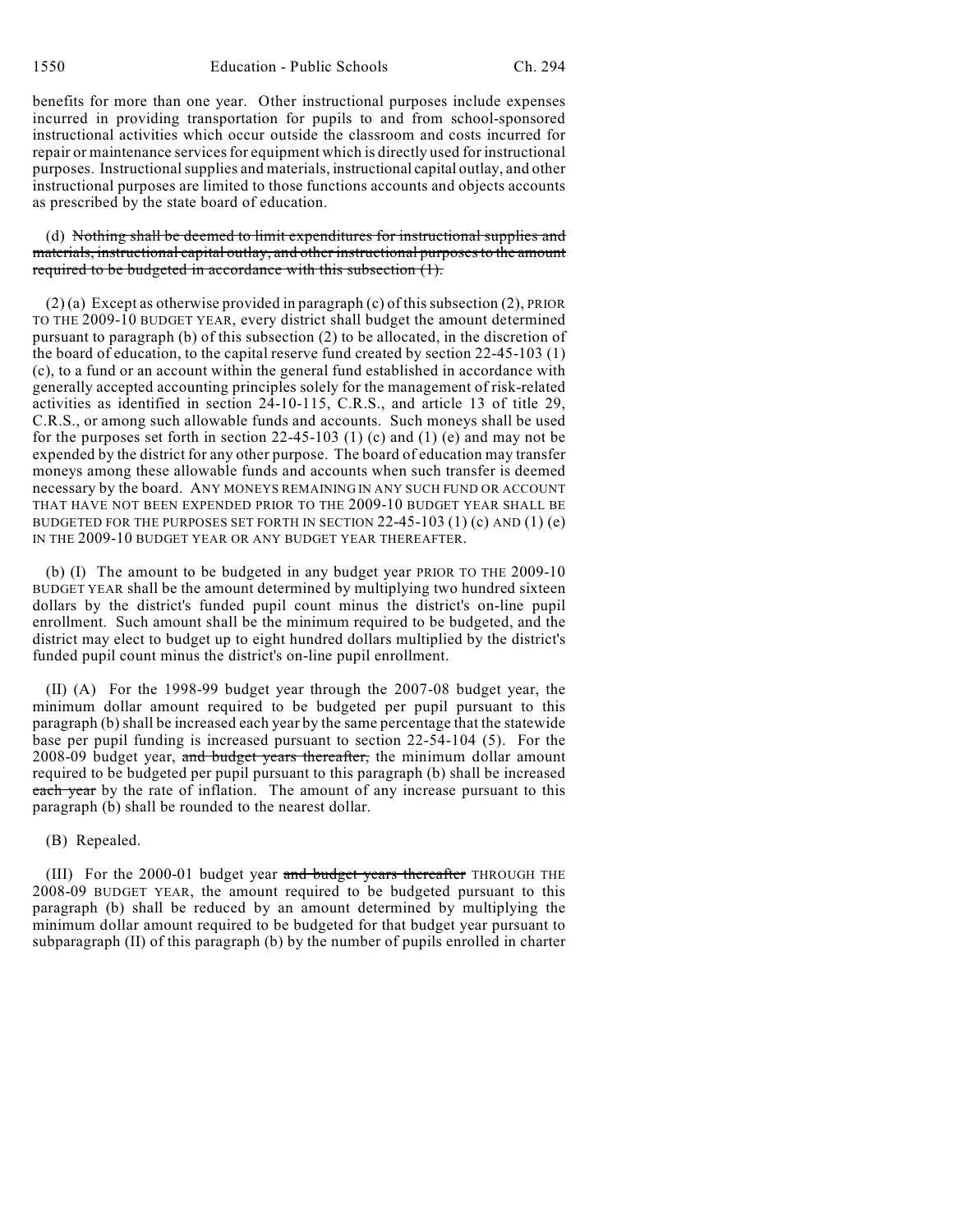schools within the school district.

(c) For the 1999-2000 budget year and any budget year thereafter, if a district has moneys in its capital reserve fund equal to or in excess of five times the minimum dollar amount required to be budgeted per pupil pursuant to paragraph (b) of this subsection (2) multiplied by the district's funded pupil count minus the district's on-line pupil enrollment for the applicable budget year, the board of education of the district may determine whether to budget the minimum dollar amount per pupil required by this subsection (2) in that budget year, budget a lesser amount, or budget no amount at all. Such determination shall be made by the board of education on an annual basis based upon the capital outlay expenditure requirements of the district.

(d) Repealed.

(e) For the 2007-08 budget year and each budget year thereafter, a school district that sells lands, buildings, or both, collects payment in lieu of the reservation or dedication of sites and land areas for schools, or collects contributions as a result of a voluntary agreement with a developer, and deposits the proceeds of the sale or the collection of payments or contributions into the district's capital reserve fund pursuant to section 22-45-112 may reduce the amount it is required to allocate to the fund pursuant to paragraphs (a) and (b) of this subsection  $(2)$  for the budget year in which the sale or the collection of payments or contributions occurred by an amount equal to the amount so deposited. In no event, however, shall the total amount available in the fund for said budget year pursuant to this subsection (2) be less than the amount determined pursuant to paragraph (b) of this subsection (2).

**SECTION 4.** Article 54 of title 22, Colorado Revised Statutes, is amended BY THE ADDITION OF A NEW SECTION to read:

**22-54-106.5. Fiscal emergency restricted reserve - calculation of reserve amount.** (1) FOR THE 2009-10 BUDGET YEAR, THE GENERAL ASSEMBLY DETERMINES THAT A STATE FINANCIAL CRISIS REQUIRES EACH DISTRICT AND THE STATE CHARTER SCHOOL INSTITUTE TO BUDGET AN AMOUNT TO A FISCAL EMERGENCY RESTRICTED RESERVE PURSUANT TO SECTION 22-44-119. USING THE TOTAL AMOUNT TO BE BUDGETED FOR THE RESERVE AS SPECIFIED IN SUBSECTION (3) OF THIS SECTION, THE DEPARTMENT OFEDUCATION SHALL CALCULATE THE AMOUNT TO BE BUDGETED TO THE FISCAL EMERGENCY RESTRICTED RESERVE BY EACH DISTRICT AND THE STATE CHARTER SCHOOL INSTITUTE. THE AMOUNT BUDGETED BY EACH DISTRICT AND THE STATE CHARTER SCHOOL INSTITUTE SHALL BE RELEASED FOR EXPENDITURE BY THE DISTRICT OR FOR DISTRIBUTION TO INSTITUTE CHARTER SCHOOLS BY THE STATE CHARTER SCHOOL INSTITUTE, AS APPLICABLE, ON JANUARY 29, 2010, IF A NEGATIVE SUPPLEMENTAL APPROPRIATION TO EFFECT A RECISION OF THE TOTAL AMOUNT OF RESTRICTED RESERVE AS SPECIFIED IN SUBSECTION (3) OF THIS SECTION, OR ANY PORTION THEREOF, HAS NOT BEEN ENACTED AND BECOME LAW BY SAID DATE.

(2) THE DEPARTMENT OF EDUCATION SHALL CALCULATE THE AMOUNT TO BE BUDGETED TO THE FISCAL EMERGENCY RESTRICTED RESERVE FOR THE 2009-10 BUDGET YEAR BY DIVIDING THE TOTAL AMOUNT TO BE BUDGETED FOR THE 2009-10 BUDGET YEAR, AS SPECIFIED IN SUBSECTION (3) OF THIS SECTION, BY THE SUM OF THE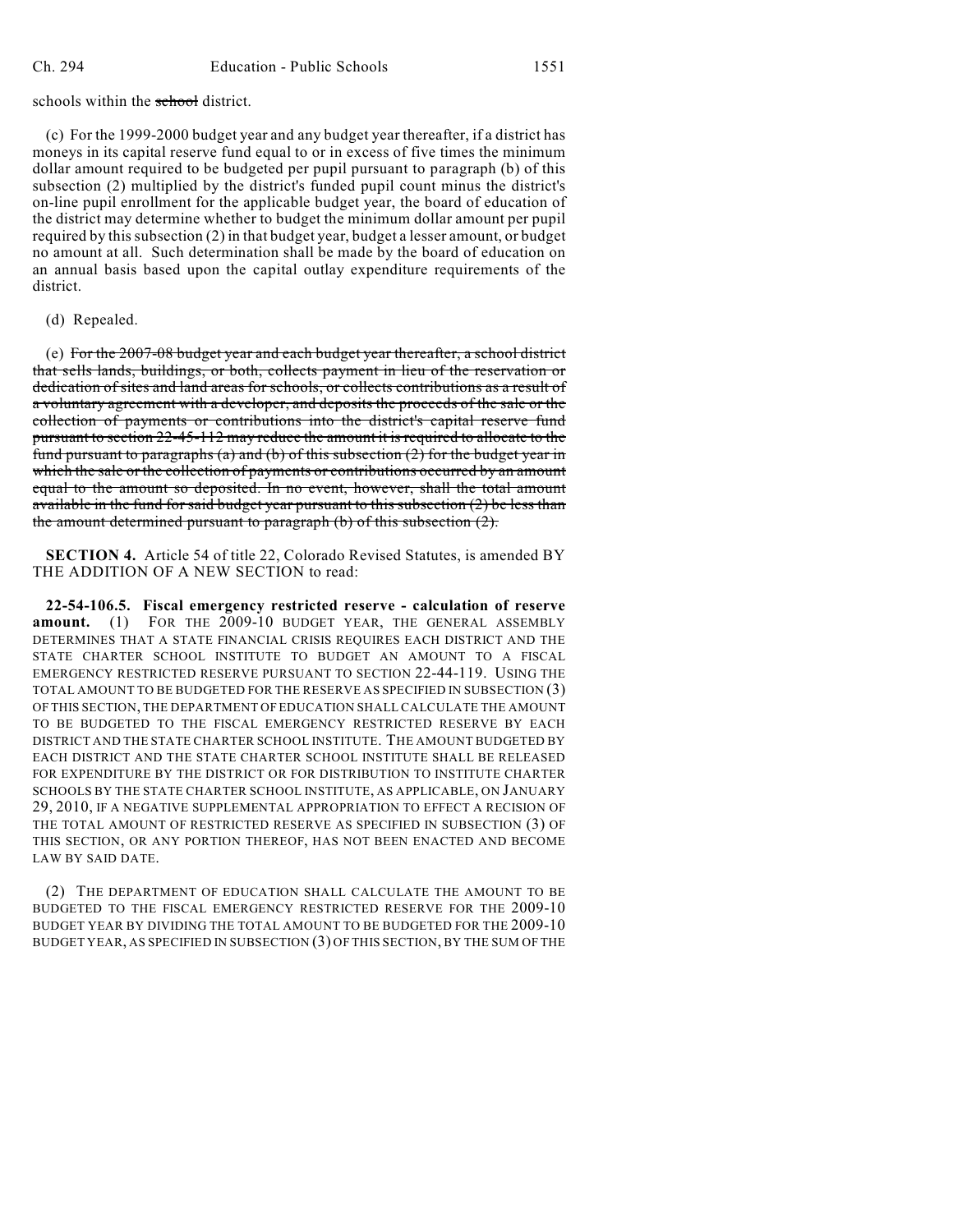TOTAL PROGRAM OF ALL DISTRICTS AND INSTITUTE CHARTER SCHOOL FUNDING. THE DEPARTMENT SHALL CALCULATE THE AMOUNT TO BE BUDGETED BY EACH DISTRICT AS AN AMOUNT EQUAL TO THE TOTAL RESTRICTED RESERVE MULTIPLIED BY THE DISTRICT'S TOTAL PROGRAM AS CALCULATED PURSUANT TO SECTION 22-54-104 (2) (a) (VIII) OR (2) (b), WHICHEVER IS APPLICABLE. THE DEPARTMENT SHALL CALCULATE THE AMOUNT TO BE BUDGETED BY THE STATE CHARTER SCHOOL INSTITUTE FOR EACH INSTITUTE CHARTER SCHOOL BASED ON THE TOTAL RESTRICTED RESERVE MULTIPLIED BY THE TOTAL PROGRAM OF THE ACCOUNTING DISTRICT FOR EACH INSTITUTE CHARTER SCHOOL.

(3) FOR THE 2009-10 BUDGET YEAR, THE TOTAL AMOUNT OF THE RESTRICTED RESERVE SHALL BE ONE HUNDRED TEN MILLION DOLLARS.

**SECTION 5.** 22-54-108 (3) (b), Colorado Revised Statutes, is amended, and the said 22-54-108 is further amended BY THE ADDITION OF A NEW SUBSECTION, to read:

**22-54-108. Authorization of additional local revenues.** (3) (b) (I) Except as otherwise provided in subparagraph (II) SUBPARAGRAPHS (II) AND (III) of this paragraph (b), the total additional local property tax revenues that may be received pursuant to elections held pursuant to this section shall not exceed under any circumstances twenty percent of the district's total program, as determined pursuant to section 22-54-104 (2), or two hundred thousand dollars, whichever is greater.

(II) Effective July 1, 2002, the total additional local property tax revenues that may be received pursuant to elections held pursuant to this section shall not exceed under any circumstances twenty percent of the district's total program, as determined pursuant to section  $22-54-104(2)$ , or two hundred thousand dollars, whichever is greater, plus an amount equal to the maximum dollar amount of property tax revenue that the district could have generated for the 2001-02 budget year if, in accordance with the provisions of section 22-54-107.5, the district submitted a question to and received approval of the eligible electors of the district at an election held in November 2001.

(III) ON AND AFTER THE EFFECTIVE DATE OF THIS SUBPARAGRAPH (III), FOR ANY DISTRICT THAT MEETS THE REQUIREMENTS OF SUBSECTION (4) OF THIS SECTION, THE TOTAL ADDITIONAL LOCAL PROPERTY TAX REVENUES THAT MAY BE RECEIVED PURSUANT TO AN ELECTION HELD PURSUANT TO THIS SECTION SHALL NOT EXCEED UNDER ANY CIRCUMSTANCES TWENTY-FIVE PERCENT OF THE DISTRICT'S TOTAL PROGRAM, AS DETERMINED PURSUANT TO SECTION 22-54-104 (2), OR TWO HUNDRED THOUSAND DOLLARS, WHICHEVER IS GREATER, PLUS AN AMOUNT EQUAL TO THE MAXIMUM DOLLAR AMOUNT OF PROPERTY TAX REVENUE THAT THE DISTRICT COULD HAVE GENERATED FOR THE 2001-02 BUDGET YEAR IF, IN ACCORDANCE WITH THE PROVISIONS OF SECTION 22-54-107.5, THE DISTRICT SUBMITTED A QUESTION TO AND RECEIVED APPROVAL OF THE ELIGIBLE ELECTORS OF THE DISTRICT AT AN ELECTION HELD IN NOVEMBER 2001.

(4) (a) ON AND AFTER THE EFFECTIVE DATE OF THIS SUBSECTION (4), ANY DISTRICT THAT INTENDS TO SEEK VOTER APPROVAL TO RETAIN AND SPEND ADDITIONAL PROPERTY TAX REVENUES PURSUANT TO SUBPARAGRAPH (III) OF PARAGRAPH (b) OF SUBSECTION (3) OF THIS SECTION SHALL NOTIFY THE STATE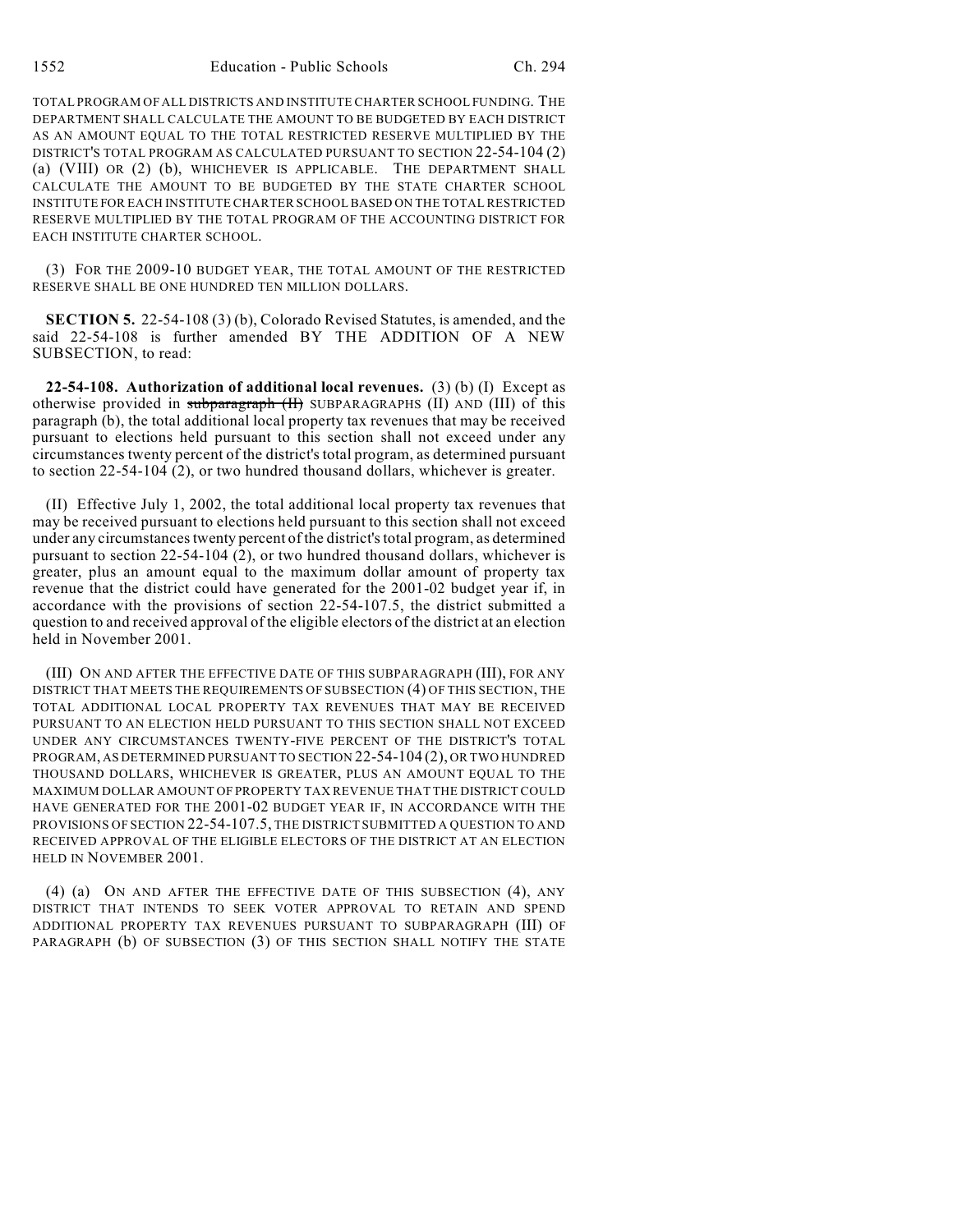BOARD, IN A MANNER TO BE DETERMINED BY THE STATE BOARD, PRIOR TO HOLDING AN ELECTION PURSUANT TO THIS SECTION.

(b) ANY DISTRICT THAT SUBMITS NOTICE TO THE STATE BOARD PURSUANT TO PARAGRAPH (a) OF THIS SUBSECTION (4) SHALL ALSO SUBMIT TO THE STATE BOARD A PROPOSAL REGARDING THE DISTRICT'S PROPOSED USE OF THE ADDITIONAL PROPERTY TAX REVENUES, WHICH MAY INCLUDE CAPITAL CONSTRUCTION PROJECTS.

**SECTION 6.** 22-54-108 (3) (d) (II) and (3) (d) (II.5), Colorado Revised Statutes, are amended to read:

**22-54-108. Authorization of additional local revenues.** (3) (d) (II) In addition to the additional local property tax revenues that must be counted towards such limitation pursuant to subparagraph (I) of this paragraph (d), a portion of the specific ownership tax revenue paid to the district during the prior budget year may be required to be counted towards such limitation. The portion of the specific ownership tax paid to the district, if any, that must be counted toward such limitation shall be calculated as follows:

(A) The amount of specific ownership tax revenue attributable to property tax levies made by the district which have been authorized at elections held under the provisions of former section 22-53-117 or this section, if any; and

(B) The amount of specific ownership tax revenue attributable to property tax levies made by the district for the purpose of satisfying bonded indebtedness, both principal and interest, which is not being used by the district for the purpose of satisfying the bonded indebtedness, if any.

 $(II.5)$  Any portion of the specific ownership tax paid to the district other than that specified in sub-subparagraphs (A) and (B) of subparagraph (II) of this paragraph  $(d)$  shall not apply to the limitation in this subsection (3). but shall apply to the district's share of its total program pursuant to section  $22-54-106$  (1) (a) (I).

**SECTION 7.** 22-63-202 (2), Colorado Revised Statutes, is amended BY THE ADDITION OF A NEW PARAGRAPH to read:

**22-63-202. Employment contracts - contracts to be in writing - duration damage provision.** (2) (b.5) EACH EMPLOYMENT CONTRACT EXECUTED PURSUANT TO THIS SECTION SHALL CONTAIN A PROVISION STATING THAT A TEACHER OR CHIEF ADMINISTRATIVE OFFICER SHALL ACCEPT THE TERMS OF THE EMPLOYMENT CONTRACT FOR THE SUCCEEDING ACADEMIC YEAR WITHIN THIRTY DAYS OF RECEIPT OF THE CONTRACT, UNLESS THE TEACHER OR CHIEF ADMINISTRATIVE OFFICER AND THE DISTRICT HAVE REACHED AN ALTERNATIVE AGREEMENT. IF A TEACHER OR CHIEF ADMINISTRATIVE OFFICER DOES NOT ACCEPT THE TERMS OF THE EMPLOYMENT CONTRACT WITHIN THIRTY DAYS OF RECEIPT, THE DISTRICT SHALL BE AUTHORIZED TO OPEN THE POSITION TO ADDITIONAL CANDIDATES.

**SECTION 8.** 22-54-115 (1.3), Colorado Revised Statutes, is amended BY THE ADDITION OF A NEW PARAGRAPH, to read:

**22-54-115. Distribution from state public school fund.** (1.3) (a.5) IN ANY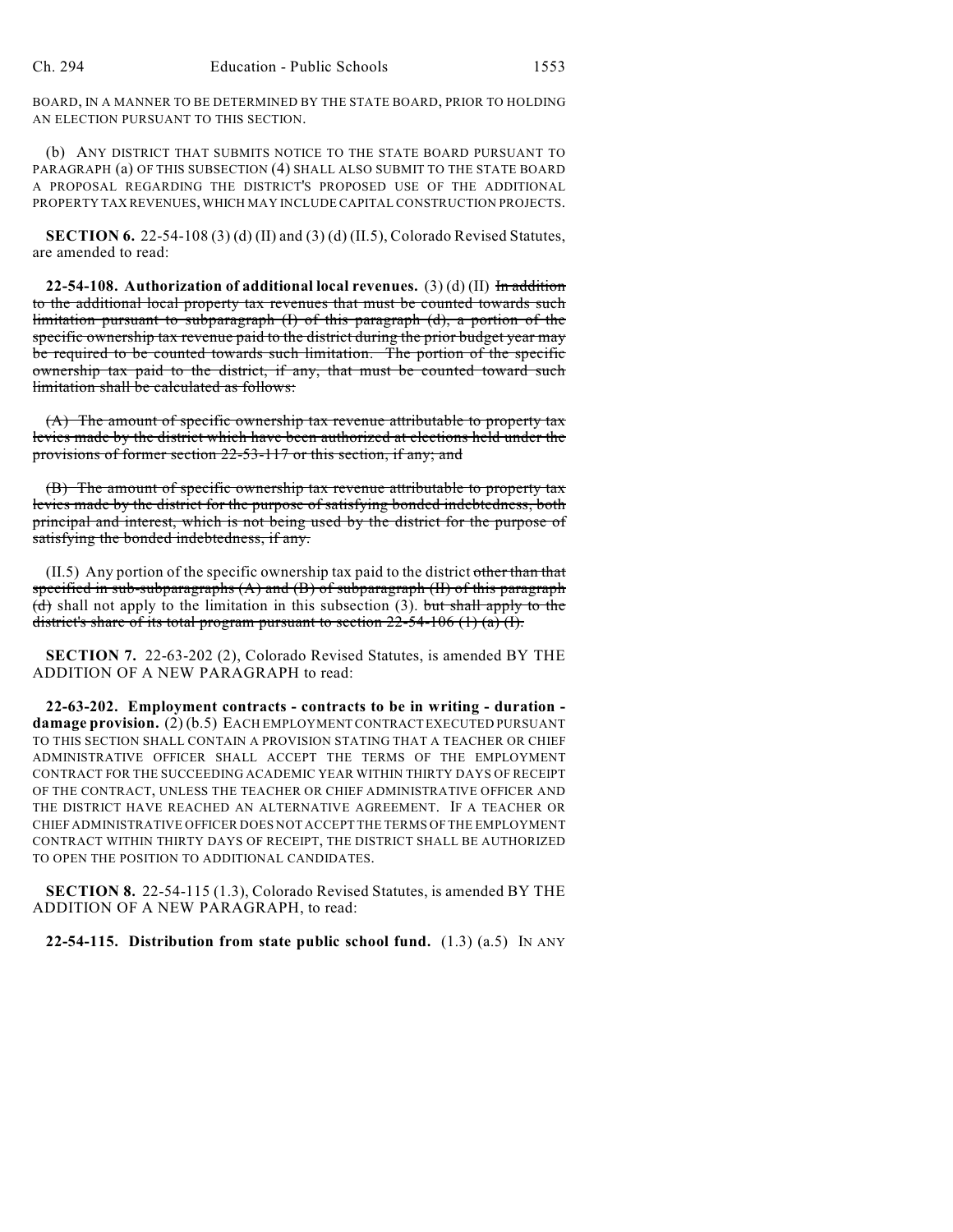BUDGET YEAR IN WHICH THE STATE SHARE OF AN ACCOUNTING DISTRICT OF AN INSTITUTE CHARTER SCHOOL IS LESS THAN THE AMOUNT SPECIFIED IN SUBPARAGRAPH (I) OF PARAGRAPH (a) OF THIS SUBSECTION (1.3), THE DEPARTMENT OF EDUCATION SHALL SUBMIT A REQUEST FOR A SUPPLEMENTAL APPROPRIATION IN AN AMOUNT THAT WILL FULLY FUND THE AMOUNT SPECIFIED IN SAID SUBPARAGRAPH (I). THE DEPARTMENT SHALL MAKE THE REQUEST TO THE GENERAL ASSEMBLY DURING THE BUDGET YEAR IN WHICH THE UNDERFUNDING OCCURS. IF THE GENERAL ASSEMBLY DOES NOT MAKE THE REQUESTED SUPPLEMENTAL APPROPRIATION, THE DEPARTMENT SHALL PAY TO THE INSTITUTE CHARTER SCHOOL THE AMOUNT SPECIFIED IN SUBPARAGRAPH (II) OF PARAGRAPH (a) OF THIS SUBSECTION (1.3).

**SECTION 9.** 22-54-124 (4), Colorado Revised Statutes, is amended to read:

**22-54-124. State aid for charter schools - use of state education fund moneys - definitions.** (4) For the 2001-02 budget year, the 2003-04 budget year, and each budget year thereafter, the general assembly shall annually appropriate from the state education fund created in section 17 (4) of article IX of the state constitution, to the department of education for distribution to eligible school districts and eligible institute charter schools in accordance with the formula set forth in paragraph (a) of subsection (3) of this section, an amount equal to the total amount of moneys to be distributed to all districts and institute charter schools as determined pursuant to said formula.

(a) PRIOR TO THE 2009-10 BUDGET YEAR, from the moneys appropriated for a given budget year PURSUANT TO THIS SECTION, the department shall make lump sum payments of all moneys to be distributed to each eligible school district and eligible institute charter school during the budget year as soon as possible.

(b) FOR THE 2009-10 BUDGET YEAR AND EACH BUDGET YEAR THEREAFTER, THE DEPARTMENT SHALL DISTRIBUTE THE TOTAL AMOUNT TO BE DISTRIBUTED PURSUANT TO THIS SECTION TO EACH ELIGIBLE SCHOOL DISTRICT AND ELIGIBLE INSTITUTE CHARTER SCHOOL IN TWELVE APPROXIMATELY EQUAL MONTHLY PAYMENTS DURING THE APPLICABLE BUDGET YEAR IN CONJUNCTION WITH THE DISTRIBUTION OF THE STATE'S SHARE OF DISTRICT TOTAL PROGRAM PURSUANT TO SECTION 22-54-115.

**SECTION 10.** 22-54-124, Colorado Revised Statutes, is amended BY THE ADDITION OF A NEW SUBSECTION to read:

**22-54-124. State aid for charter schools - use of state education fund moneys - definitions.** (9) THE GENERAL ASSEMBLY RECOGNIZES CHARTER SCHOOLS' CONTINUING NEED FOR ASSISTANCE IN MEETING CAPITAL CONSTRUCTION COSTS. THE GENERAL ASSEMBLY THEREFORE STRONGLY ENCOURAGES THE GOVERNOR TO ALLOCATE A PORTION OF THE MONEYS RECEIVED BY THE STATE THROUGH THE FEDERAL "AMERICAN RECOVERY AND REINVESTMENT ACT OF 2009",PUB.L. 111-5, TO CHARTER SCHOOLS IN THE STATE TO ASSIST THEM IN MEETING THEIR CAPITAL CONSTRUCTION AND FACILITY COSTS.

**SECTION 11.** 22-30.5-112 (2) (a.7), Colorado Revised Statutes, is amended to read:

**22-30.5-112. Charter schools - financing - definitions - guidelines.**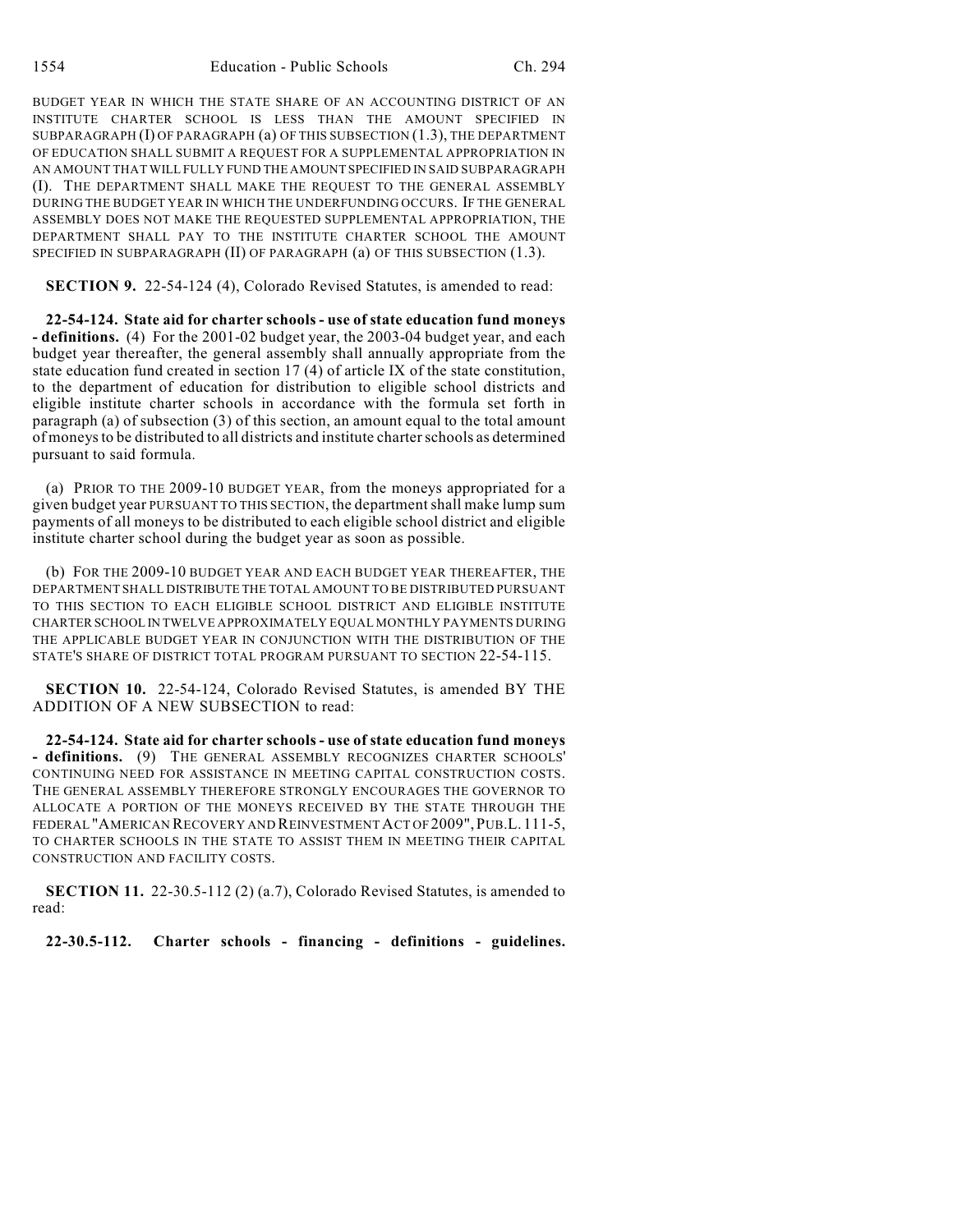(2) (a.7) For the 2000-01 budget year and budget years thereafter THROUGH THE 2008-09 BUDGET YEAR, each charter school shall annually allocate the minimum per pupil dollar amount specified in section 22-54-105 (2) (b), multiplied by the number of students enrolled in the charter school who are notstudents enrolled in an on-line program, as defined in section 22-30.7-102 (9), to a fund created by the charter school for capital reserve purposes, as set forth in section  $22-45-103$  (1) (c) and (1) (e), or solely for the management of risk-related activities, as identified in section 24-10-115, C.R.S., and article 13 of title 29, C.R.S., or among such allowable funds. Said moneys shall be used for the purposes set forth in section  $22-45-103$  (1) (c) and (1) (e) and may not be expended by the charter school for any other purpose. ANY MONEYS REMAINING IN SUCH FUND THAT HAVE NOT BEEN EXPENDED PRIOR TO THE 2009-10 BUDGET YEAR SHALL BE BUDGETED FOR THE PURPOSES SET FORTH IN SECTION 22-45-103 (1) (c) AND (1) (e) IN THE 2009-10 BUDGET YEAR OR ANY BUDGET YEAR THEREAFTER.

**SECTION 12.** 22-30.5-105 (5), Colorado Revised Statutes, is amended to read:

**22-30.5-105. Charter schools - contract contents - regulations.** (5) Any term included in a charter contract that would require a charter school to waive or otherwise forego FORGO receipt of any amount of operational or capital construction funds provided to the charter school pursuant to the provisions of this article or pursuant to any other provision of law is hereby declared null and void as against public policy and is unenforceable. IN NO EVENT SHALL THIS SUBSECTION (5) BE CONSTRUED TO PROHIBIT ANY CHARTER SCHOOL FROM CONTRACTING WITH ITS CHARTERING LOCAL BOARD OF EDUCATION FOR THE PURCHASE OF SERVICES, INCLUDING BUT NOT LIMITED TO THE PURCHASE OF EDUCATIONAL SERVICES.

**SECTION 13.** 22-30.5-505 (3) (d) and (3) (e), Colorado Revised Statutes, are amended, and the said 22-30.5-505 (3) is further amended BY THE ADDITION OF A NEW PARAGRAPH, to read:

**22-30.5-505. State charter school institute - institute board - appointment powers and duties - rules.** (3) The mission of the institute board shall be to foster high-quality public school choices offered through institute charter schools, including particularly schools that are focused on closing the achievement gap for at-risk students. In discharging its duties pursuant to this part 5, the institute shall:

(d) Measure the academic success of each institute charter school through performance-based means and not process-based means; and

(e) Provide the opportunity for a student enrolled in an institute charter school to develop a plan for academic remediation upon the request of the student's parent or legal guardian; AND

(f) ENSURE THAT EACH STUDENT WHO ENROLLS IN THE SIXTH GRADE IN AN INSTITUTE CHARTER SCHOOL, ON THE DAY OF ENROLLMENT, IS REGISTERED WITH THE STATE-PROVIDED, FREE ON-LINE COLLEGE PLANNING AND PREPARATION RESOURCE, COMMONLY REFERRED TO AS "COLLEGEINCOLORADO.ORG". THE INSTITUTE, THE DEPARTMENT, AND THE DEPARTMENT OF HIGHER EDUCATION SHALL COLLABORATE TO MONITOR THE IMPLEMENTATION OF THIS PARAGRAPH (f) AND TO ENSURE OPTIMAL INTERACTIVITY BETWEEN THE VARIOUS DATA BASES AND STUDENT RECORD SYSTEMS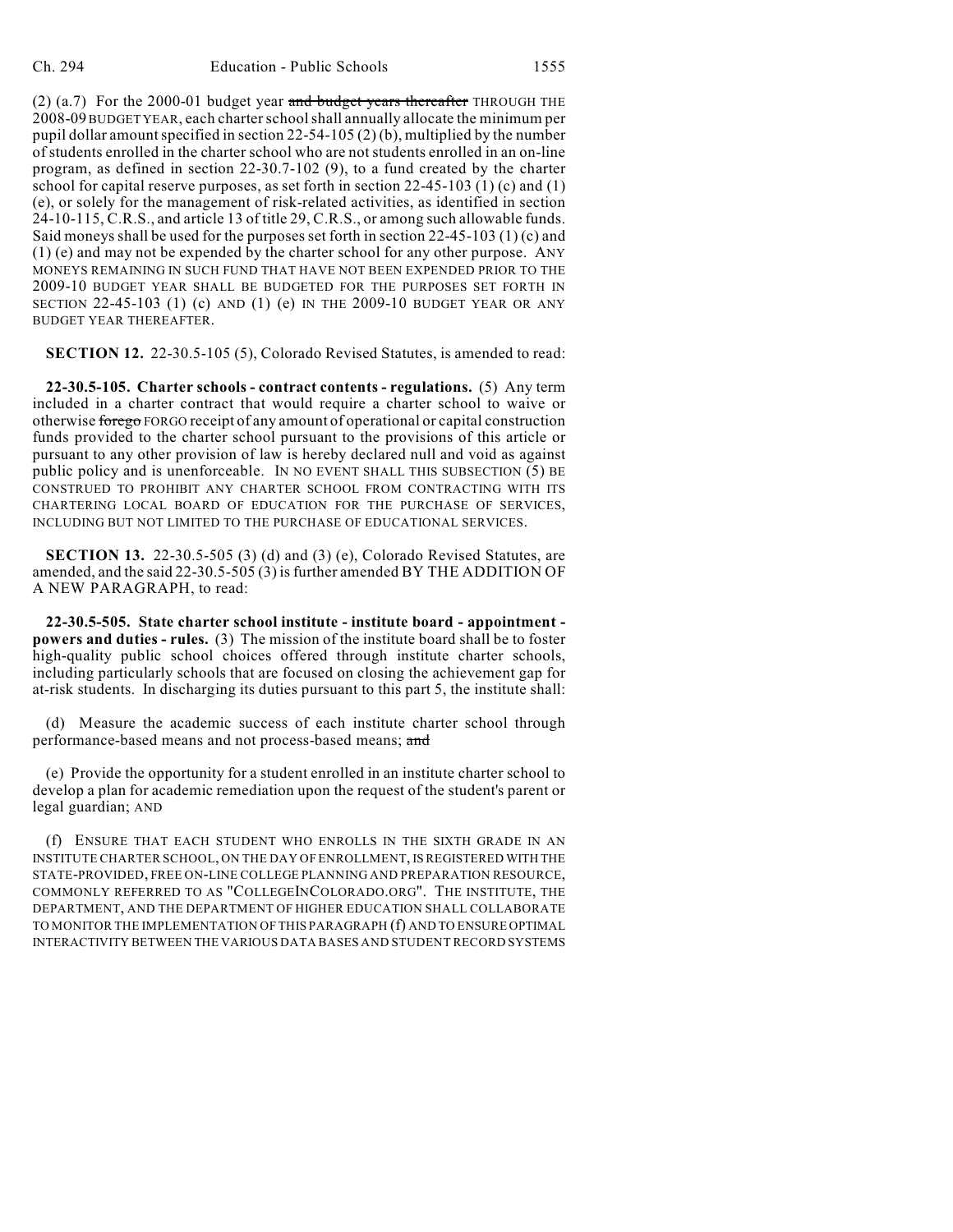EMPLOYED BY INSTITUTE CHARTER SCHOOLS AND COLLEGE IN COLORADO. EACH INSTITUTE CHARTER SCHOOL SHALL ASSIST EACH STUDENT AND HIS OR HER PARENT OR LEGAL GUARDIAN TO DEVELOP AND MAINTAIN THE STUDENT'S INDIVIDUAL CAREER AND ACADEMIC PLAN NO LATER THAN THE BEGINNING OF NINTH GRADE BUT MAY ASSIST THE STUDENT AND HIS OR HER PARENT OR LEGAL GUARDIAN TO DEVELOP AND MAINTAIN THE STUDENT'S INDIVIDUAL CAREER AND ACADEMIC PLAN IN ANY GRADE PRIOR TO NINTH GRADE.

**SECTION 14.** 22-30.5-508 (5), Colorado Revised Statutes, is amended to read:

**22-30.5-508. Institute charter schools - contract contents - regulations.** (5) Any term included in a charter contract that would require an institute charter school to waive or otherwise forego FORGO receipt of any amount of operational or capital construction funds provided to the institute charter school pursuant to the provisions of this part 5 or pursuant to any other provision of law is hereby declared null and void as against public policy and is unenforceable. IN NO EVENT SHALL THIS SUBSECTION (5) BE CONSTRUED TO PROHIBIT ANY INSTITUTE CHARTER SCHOOL FROM CONTRACTING WITH THE INSTITUTE FOR THE PURCHASE OF SERVICES, INCLUDING BUT NOT LIMITED TO THE PURCHASE OF EDUCATIONAL SERVICES.

**SECTION 15.** 22-30.5-514, Colorado Revised Statutes, is amended to read:

**22-30.5-514. Institute charter school - capital reserve, risk management, and instructional purposes.** (1) For the 2004-05 budget year and budget years thereafter THROUGH THE 2008-09 BUDGET YEAR, each institute charter school shall annually allocate the minimum per pupil dollar amount specified in section 22-54-105 (2) (b), multiplied by the number of students enrolled in the institute charter school who are not students enrolled in an on-line program, as defined in section 22-30.7-102 (9), to a fund created by the institute charter school for capital reserve purposes, as set forth in section 22-45-103 (1) (c) and (1) (e), or solely for the management of risk-related activities, as identified in section 24-10-115, C.R.S., and article 13 of title 29, C.R.S., or among such allowable funds. Said moneys shall be used for the purposes set forth in section 22-45-103 (1) (c) and (1) (e) and may not be expended by the institute charter school for any other purpose. ANY MONEYS REMAINING IN SUCH FUND THAT HAVE NOT BEEN EXPENDED PRIOR TO THE 2009-10 BUDGET YEAR SHALL BE BUDGETED FOR THE PURPOSES SET FORTH IN SECTION 22-45-103 (1) (c) AND (1) (e) IN THE 2009-10 BUDGET YEAR OR ANY BUDGET YEAR THEREAFTER.

(2) For the 2004-05 budget year and budget years thereafter THROUGH THE 2008-09 BUDGET YEAR, each institute charter school shall annually allocate the minimum per pupil dollar amount specified in section 22-54-105 (1) (b), multiplied by the number of students enrolled in the institute charter school who are not students enrolled in an on-line program, as defined in section 22-30.7-102 (9), to accounts created by the institute charter school for instructional supplies and materials, instructional capital outlays, or other instructional purposes, as set forth in section  $22-45-103$  (1) (a) (II), or among such accounts. Moneys may be transferred among the three accounts. The moneys in the accounts shall be used for the purposes set forth in section 22-45-103 (1) (a) (II) and may not be expended by the institute charter school for any other purpose. Any moneys in the accounts that are not projected to be expended during a budget year shall be budgeted for the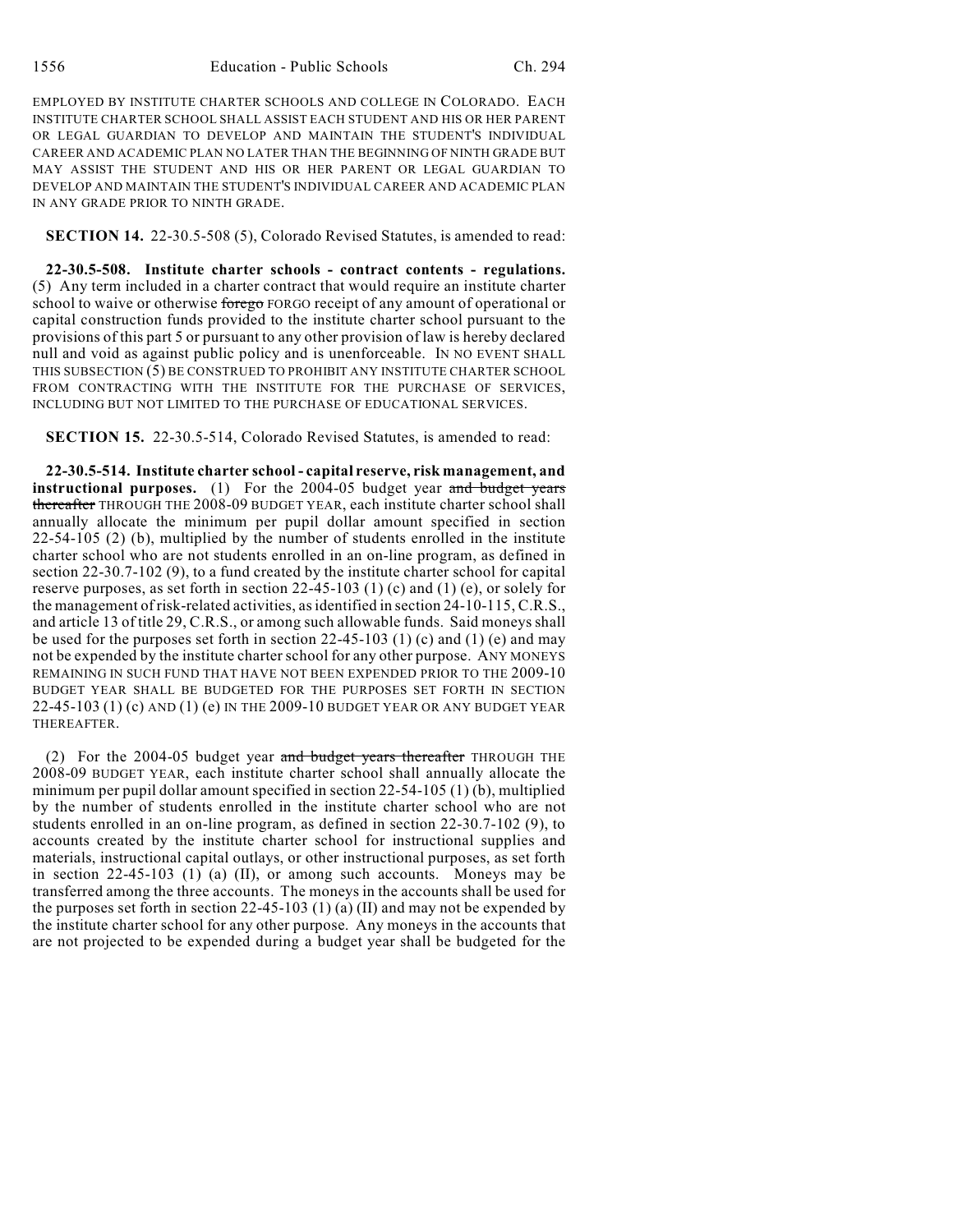purposes set forth in section 22-45-103 (1) (a) (II) in the next budget year. Nothing in this subsection (2) shall be construed to require that interest on moneys in the accounts be specifically allocated to the accounts. ANY MONEYS REMAINING IN ANY SUCH ACCOUNT THAT HAVE NOT BEEN EXPENDED PRIOR TO THE 2009-10 BUDGET YEAR SHALL BE BUDGETED FOR THE PURPOSES SET FORTH IN SECTION 22-45-103 (1) (a) (II) IN THE 2009-10 BUDGET YEAR OR ANY BUDGET YEAR THEREAFTER.

**SECTION 16.** 22-32-109 (1), Colorado Revised Statutes, is amended BY THE ADDITION OF A NEW PARAGRAPH to read:

**22-32-109. Board of education - specific duties.** (1) In addition to any other duty required to be performed by law, each board of education shall have and perform the following specific duties:

(nn) TO ENSURE THAT EACH STUDENT WHO ENROLLS IN THE SIXTH GRADE IN A PUBLIC SCHOOL OF THE SCHOOL DISTRICT, INCLUDING BUT NOT LIMITED TO A DISTRICT CHARTER SCHOOL, ON THE DAY OF ENROLLMENT IS REGISTERED WITH THE STATE-PROVIDED, FREE ON-LINE COLLEGE PLANNING AND PREPARATION RESOURCE, COMMONLY REFERRED TO AS "COLLEGEINCOLORADO.ORG". THE SCHOOL DISTRICT, THE DEPARTMENT OF EDUCATION, AND THE DEPARTMENT OF HIGHER EDUCATION SHALL COLLABORATE TO MONITOR THE IMPLEMENTATION OF THIS PARAGRAPH (nn) AND TO ENSURE OPTIMAL INTERACTIVITY BETWEEN THE VARIOUS DATA BASES AND STUDENT RECORD SYSTEMS EMPLOYED BY SCHOOL DISTRICTS AND COLLEGE IN COLORADO. EACH PUBLIC SCHOOL SHALL ASSIST EACH STUDENT AND HIS OR HER PARENT OR LEGAL GUARDIAN TO DEVELOP AND MAINTAIN THE STUDENT'S INDIVIDUAL CAREER AND ACADEMIC PLAN NO LATER THAN THE BEGINNING OF NINTH GRADE BUT MAY ASSIST THE STUDENT AND HIS OR HER PARENT OR LEGAL GUARDIAN TO DEVELOP AND MAINTAIN THE STUDENT'S INDIVIDUAL CAREER AND ACADEMIC PLAN IN ANY GRADE PRIOR TO NINTH GRADE.

**SECTION 17.** Part 1 of article 2 of title 22, Colorado Revised Statutes, is amended BY THE ADDITION OF A NEW SECTION to read:

**22-2-136. Additional duty - state board - individual career and academic plans - standards - rules.** (1) ON OR BEFORE FEBRUARY 1, 2010, THE STATE BOARD SHALL PROMULGATE RULES PURSUANT TO THE "STATE ADMINISTRATIVE PROCEDURE ACT", ARTICLE 4 OF TITLE 24, C.R.S., TO ESTABLISH STANDARDS FOR INDIVIDUAL CAREER AND ACADEMIC PLANS FOR STUDENTS ENROLLED IN THE PUBLIC SCHOOLS IN THE STATE. AN INDIVIDUAL CAREER AND ACADEMIC PLAN SHALL BE DESIGNED TO ASSIST A STUDENT AND HIS OR HER PARENT OR LEGAL GUARDIAN IN EXPLORING THE POSTSECONDARY CAREER AND EDUCATIONAL OPPORTUNITIES AVAILABLE TO THE STUDENT, ALIGNING COURSE WORK AND CURRICULUM, APPLYING TO POSTSECONDARY EDUCATION INSTITUTIONS, SECURING FINANCIAL AID, AND ULTIMATELY ENTERING THE WORKFORCE.

(2) IN ESTABLISHING THE STANDARDS FOR INDIVIDUAL CAREER AND ACADEMIC PLANS, THE STATE BOARD SHALL ENSURE, AT A MINIMUM, THAT:

(a) EACH INDIVIDUAL CAREER AND ACADEMIC PLAN INCLUDES A CAREER PLANNING AND GUIDANCE COMPONENT AND A PORTFOLIO THAT REFLECTS, AT A MINIMUM: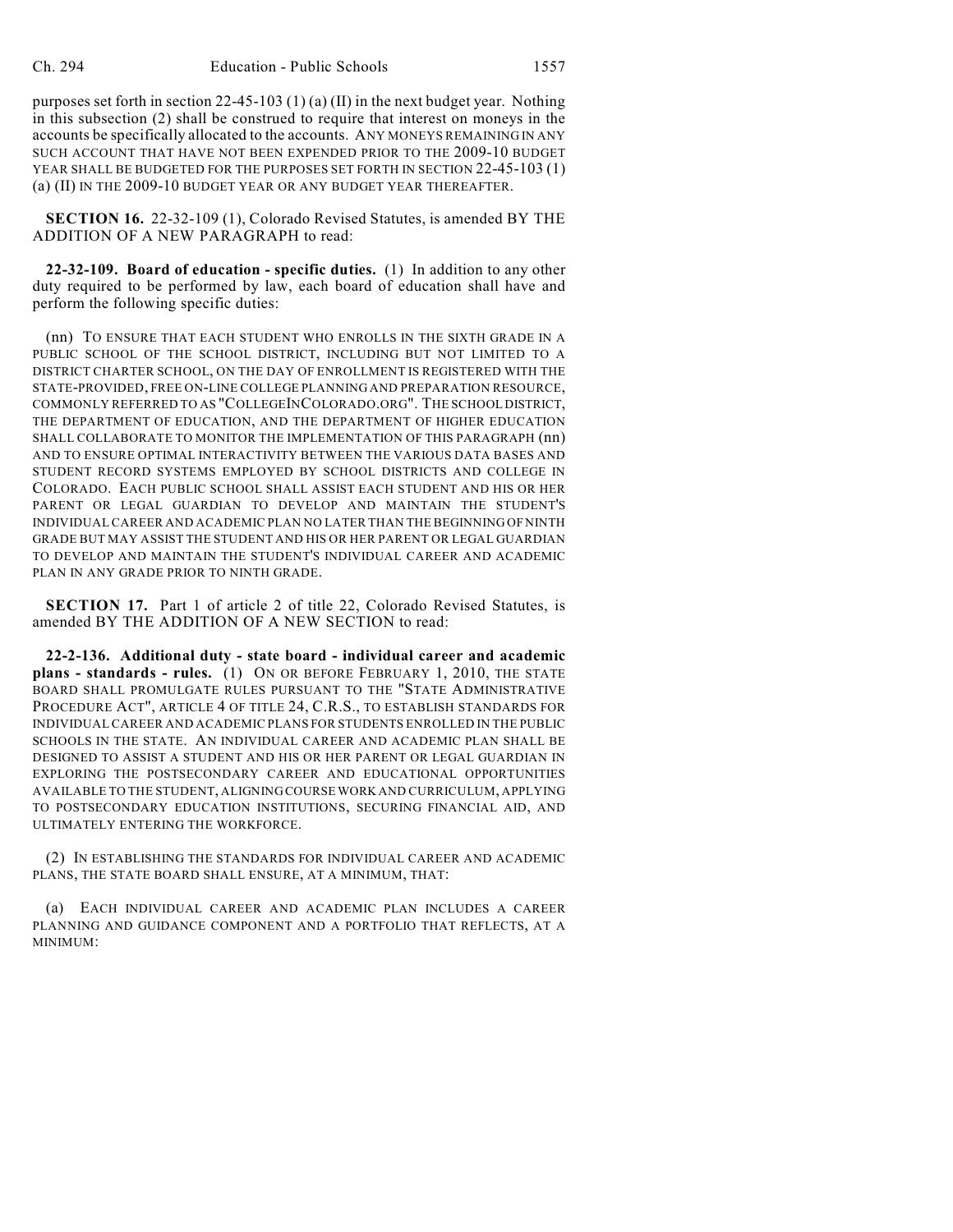(I) THE STUDENT'S EFFORTS IN EXPLORING CAREERS, INCLUDING INTEREST SURVEYS THAT THE STUDENT COMPLETES;

(II) THE STUDENT'S ACADEMIC PROGRESS, INCLUDING THE COURSES TAKEN, ANY REMEDIATION OR CREDIT RECOVERY, AND ANY CONCURRENT ENROLLMENT CREDITS EARNED;

(III) THE STUDENT'S EXPERIENCES IN CONTEXTUAL AND SERVICE LEARNING;

(IV) THE STUDENT'S COLLEGE APPLICATIONS AND RESUME, AS THEY ARE PREPARED AND SUBMITTED; AND

(V) THE STUDENT'S POSTSECONDARY STUDIES AS THE STUDENT PROGRESSES;

(b) EACH INDIVIDUAL CAREER AND ACADEMIC PLAN IS ACCESSIBLE TO EDUCATORS, STUDENTS, AND PARENTS; AND

(c) EACH PUBLIC SCHOOL, IN ASSISTING STUDENTS AND PARENTS IN CREATING AND MAINTAINING THE INDIVIDUAL CAREER AND ACADEMIC PLANS, IS IN COMPLIANCE WITH THE REQUIREMENTS OF THE FEDERAL "FAMILY EDUCATIONAL RIGHTS AND PRIVACY ACT OF 1974", 20 U.S.C. SEC. 1232g.

**SECTION 18.** 22-33-205 (3) and (4), Colorado Revised Statutes, are amended to read:

**22-33-205. Services for expelled and at-risk students - grants - criteria.** (3) The state board shall annually award at least forty-five percent of any moneys appropriated for this grant THE program to applicants who THAT provide educational services to students from more than one school district AND AT LEAST ONE-HALF OF ANY INCREASE IN THE APPROPRIATION FOR THE PROGRAM FOR THE 2009-10 FISCAL YEAR TO APPLICANTS THAT PROVIDE SERVICES AND SUPPORTS THAT ARE DESIGNED TO REDUCE THE NUMBER OF TRUANCY CASES REQUIRING COURT INVOLVEMENT AND THAT ALSO REFLECT THE BEST INTERESTS OF STUDENTS AND FAMILIES. THE SERVICES AND SUPPORTS SHALL INCLUDE, BUT NEED NOT BE LIMITED TO, ALTERNATIVES TO GUARDIAN AD LITEM REPRESENTATION IN TRUANCY PROCEEDINGS.

(4) The department of education is authorized to retain up to one percent of any moneys appropriated for the grant program for the purpose of annually evaluating the expelled and at-risk student services grant program. THE DEPARTMENT OF EDUCATION IS AUTHORIZED AND ENCOURAGED TO RETAIN UP TO AN ADDITIONAL TWO PERCENT OF ANY MONEYS APPROPRIATED FOR THE PROGRAM FOR THE PURPOSE OF PARTNERING WITH ORGANIZATIONS OR AGENCIES THAT PROVIDE SERVICES AND SUPPORTS THAT ARE DESIGNED TO REDUCE THE NUMBER OF TRUANCY CASES REQUIRING COURT INVOLVEMENT AND THAT ALSO REFLECT THE BEST INTERESTS OF STUDENTS AND FAMILIES. THE SERVICES AND SUPPORTS SHALL INCLUDE, BUT NEED NOT BE LIMITED TO, ALTERNATIVES TO GUARDIAN AD LITEM REPRESENTATION IN TRUANCY PROCEEDINGS. On or before January 1, 2006, and on or before January 1 each year thereafter, the department of education shall report to the education committees of the house of representatives and the senate, OR ANY SUCCESSOR COMMITTEES, the evaluation findings on the outcomes and the effectiveness of the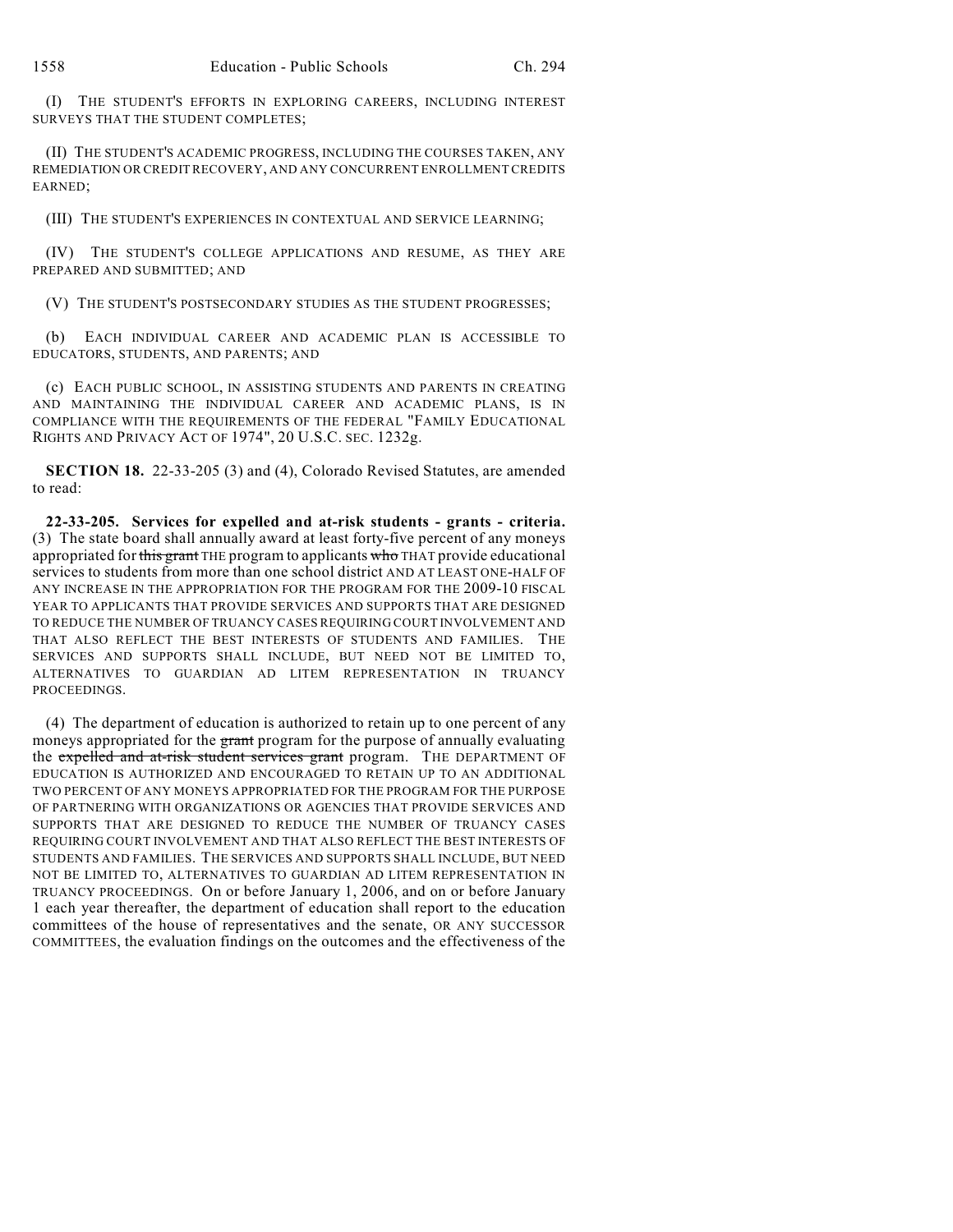program related to school attendance, attachment, and achievement. THE REPORT SHALL ALSO INCLUDE SPECIFIC INFORMATION ON THE EFFICACY OF SERVICES AND SUPPORTS THAT PROVIDE ALTERNATIVES TO COURT INVOLVEMENT AND GUARDIAN AD LITEM REPRESENTATION IN TRUANCY PROCEEDINGS.

**SECTION 19.** 22-40-102 (1.7) (b), Colorado Revised Statutes, is amended to read:

**22-40-102. Certification - tax revenues.** (1.7) (b) For the purposes of this subsection  $(1.7)$ , "excess transportation costs" means the current ANNUAL operating expenditures for pupil transportation, as defined in section 22-51-102 (1), minus the total payment actually received by the district under article 51 of this title, AND ANNUAL EXPENDITURES FOR THE PURCHASE OR LEASE OF PUPIL TRANSPORTATION VEHICLES OR OTHER CAPITAL OUTLAYS RELATED TO PUPIL TRANSPORTATION. The calculation of excess transportation costs shall be based upon amounts expended and amounts received for the twelve-month period ending on June 30 prior to the certification of the mill levy.

**SECTION 20.** 22-44-105 (1) (c.5), Colorado Revised Statutes, is amended, and the said 22-44-105 (1) is further amended BY THE ADDITION OF A NEW PARAGRAPH, to read:

**22-44-105. Budget - contents - mandatory.** (1) The budget shall be presented in the standard budget report format established by the state board of education by rule pursuant to subsection (5) of this section. The standard budget report format established by the state board shall be substantially consistent from year to year and shall adhere to the following guidelines:

(c.5) The budget shall ensure that the school district holds unrestricted general fund or cash fund emergency reserves in the amount required under the provisions of section 20 (5) of article X of the state constitution; EXCEPT THAT, IF A BOARD OF EDUCATION PROVIDES FOR A DISTRICT EMERGENCY RESERVE IN THE GENERAL FUND FOR THE BUDGET YEAR, ESTABLISHED AT AN AMOUNT EQUAL TO AT LEAST THREE PERCENT OF THE AMOUNT BUDGETED TO THE GENERAL FUND, THE BOARD MAY:

(I) DESIGNATE REAL PROPERTY OWNED BY THE DISTRICT AS ALL OR A PORTION OF THE RESERVE REQUIRED BY SECTION 20 (5) OF ARTICLE X OF THE STATE CONSTITUTION SO LONG AS THE BOARD HAS FILED WITH THE STATE TREASURER AND THE DEPARTMENT OF EDUCATION A LETTER OF INTENT THAT EXPRESSES THE INTENT OF THE BOARD TO INCREASE THE LIQUIDITY OF SUCH PROPERTY UPON THE OCCURRENCE OF A DECLARED EMERGENCY WITHIN THE MEANING OF SECTION 20 (5) OF ARTICLE X OF THE STATE CONSTITUTION BY ENTERING INTO ONE OR MORE LEASE-PURCHASE AGREEMENTS WITH RESPECT TO SUCH PROPERTY OR BY OTHER MEANS ACCEPTABLE TO THE STATE TREASURER; OR

(II) SECURE A LETTER OF CREDIT FROM AN INVESTMENT-GRADE BANK AS ALL OR A PORTION OF THE RESERVE REQUIRED BY SECTION 20 (5) OF ARTICLE X OF THE STATE CONSTITUTION SO LONG AS THE BOARD HAS FILED WITH THE STATE TREASURER AND THE DEPARTMENT OF EDUCATION A LETTER OF INTENT THAT EXPRESSES THE INTENT OF THE BOARD TO SATISFY ITS OBLIGATION TO REIMBURSE THE BANK FOR MONEYS DRAWN ON THE LETTER OF CREDIT UPON THE OCCURRENCE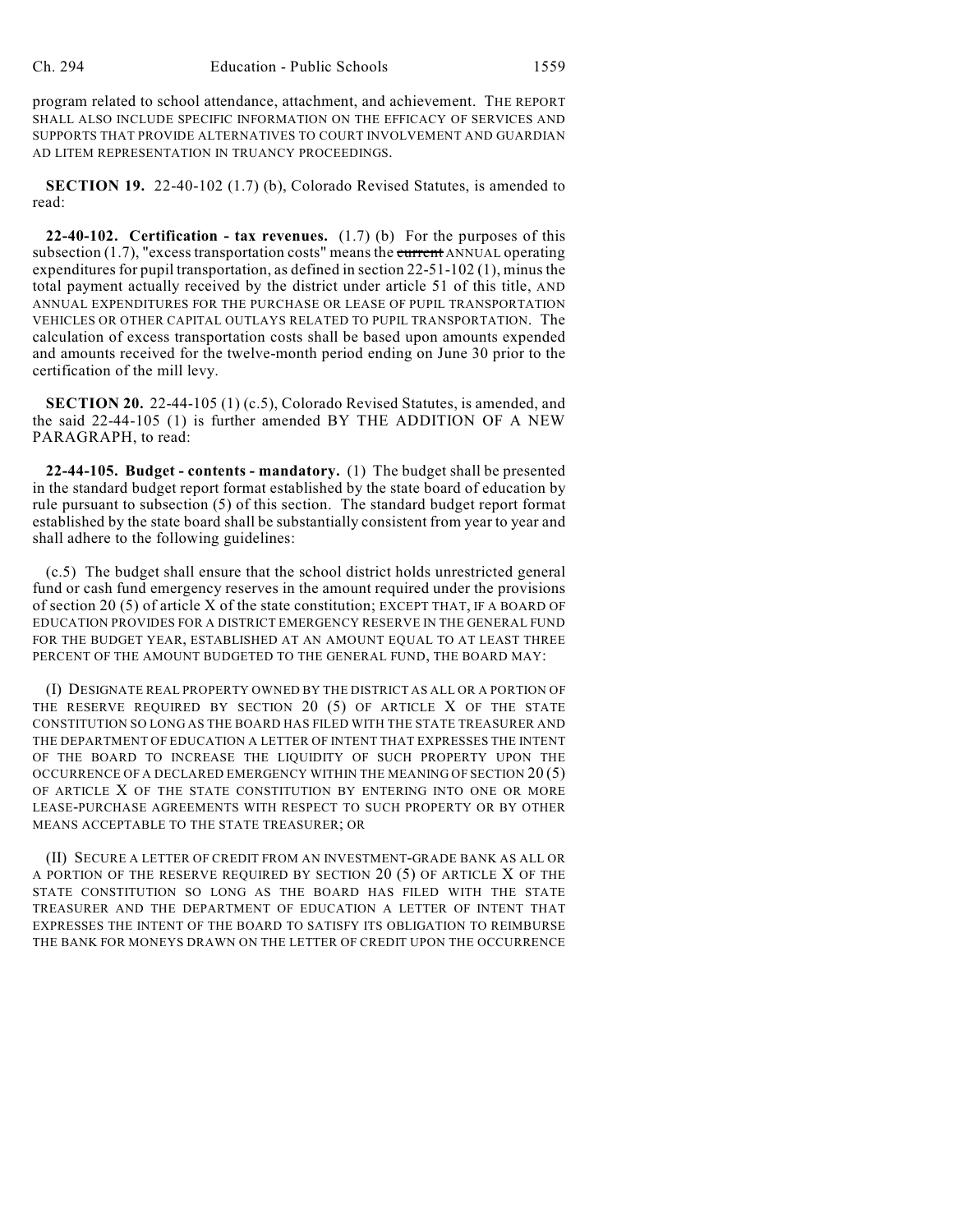OF A DECLARED EMERGENCY WITHIN THE MEANING OF SECTION 20 (5) OF ARTICLE X OF THE STATE CONSTITUTION THAT ARE NOT REIMBURSED TO THE BANK WITHIN THE SAME FISCAL YEAR BY ENTERING INTO LEASE-PURCHASE AGREEMENTS WITH RESPECT TO REAL PROPERTY OWNED BY THE DISTRICT.

(c.6) IF AT ANY TIME THE BOARD OF EDUCATION EXPENDS ANY MONEYS FROM THE DISTRICT EMERGENCY RESERVE CREATED PURSUANT TO PARAGRAPH (c.5) OF THIS SUBSECTION (1), THE BOARD SHALL RESTORE THE RESERVE TO THREE PERCENT OF THE AMOUNT BUDGETED TO THE GENERAL FUND AS FOLLOWS:

(I) IF THE BOARD OF EDUCATION EXPENDS MONEYS FROM THE DISTRICT EMERGENCY RESERVE IN A SINGLE FISCAL YEAR, THE BOARD SHALL RESTORE THE RESERVE PURSUANT TO THIS PARAGRAPH (c.6) WITHIN THIRTY-SIX MONTHS OF THE FIRST DRAW OF THE MONEY FROM THE RESERVE; AND

(II) IF THE BOARD OF EDUCATION EXPENDS MONEYS FROM THE DISTRICT EMERGENCY RESERVE IN TWO CONSECUTIVE FISCAL YEARS, THE BOARD SHALL RESTORE THE RESERVE PURSUANT TO THIS PARAGRAPH (c.6) BY THE END OF THE FISCAL YEAR FOLLOWING THE SECOND FISCAL YEAR IN WHICH THE BOARD EXPENDED MONEYS FROM THE RESERVE.

**SECTION 21.** Part 1 of article 44 of title 22, Colorado Revised Statutes, is amended BY THE ADDITION OF A NEW SECTION to read:

**22-44-119. Fiscal emergency restricted reserve.** FOR THE 2009-10 BUDGET YEAR, EACH SCHOOL DISTRICT AND THE STATE CHARTER SCHOOL INSTITUTE SHALL BUDGET A TOTAL DOLLAR AMOUNT DETERMINED BY THE DEPARTMENT OF EDUCATION TO A FISCAL EMERGENCY RESTRICTED RESERVE IN THE GENERAL FUND. THE AMOUNT BUDGETED BY EACH SCHOOL DISTRICT AND THE STATE CHARTER SCHOOL INSTITUTE SHALL BE RELEASED FOR EXPENDITURE BY THE DISTRICT OR FOR DISTRIBUTION TO INSTITUTE CHARTER SCHOOLS BY THE STATE CHARTER SCHOOL INSTITUTE, AS APPLICABLE, ON JANUARY 29, 2010, IF A NEGATIVE SUPPLEMENTAL APPROPRIATION TO EFFECT A RECISION OF THE TOTAL AMOUNT OF THE RESTRICTED RESERVE AS SPECIFIED IN SECTION 22-54-106.5 (3), OR ANY PORTION THEREOF, HAS NOT BEEN ENACTED AND BECOME LAW BY SAID DATE.

**SECTION 22.** 22-45-103 (1) (c) (I) (D), (1) (c) (I) (E), (1) (c) (I) (G), and (1) (c) (I) (H), Colorado Revised Statutes, are amended to read:

**22-45-103. Funds.** (1) The following funds are created for each school district for purposes specified in this article:

(c) **Capital reserve fund.** (I) Moneys allocated pursuant to the provisions of section 22-54-105 (2) shall be transferred from the general fund and recorded in the capital reserve fund along with the revenues received pursuant to section 39-5-132, C.R.S. Such revenues may be supplemented by gifts, donations, and tuition receipts. Unencumbered moneys in the fund may be transferred to a fund or an account within the general fund established in accordance with generally accepted accounting principles solely for the management of risk-related activities as identified in section 24-10-115, C.R.S., and article 13 of title 29, C.R.S., by resolution of the board of education when such transfer is deemed necessary by the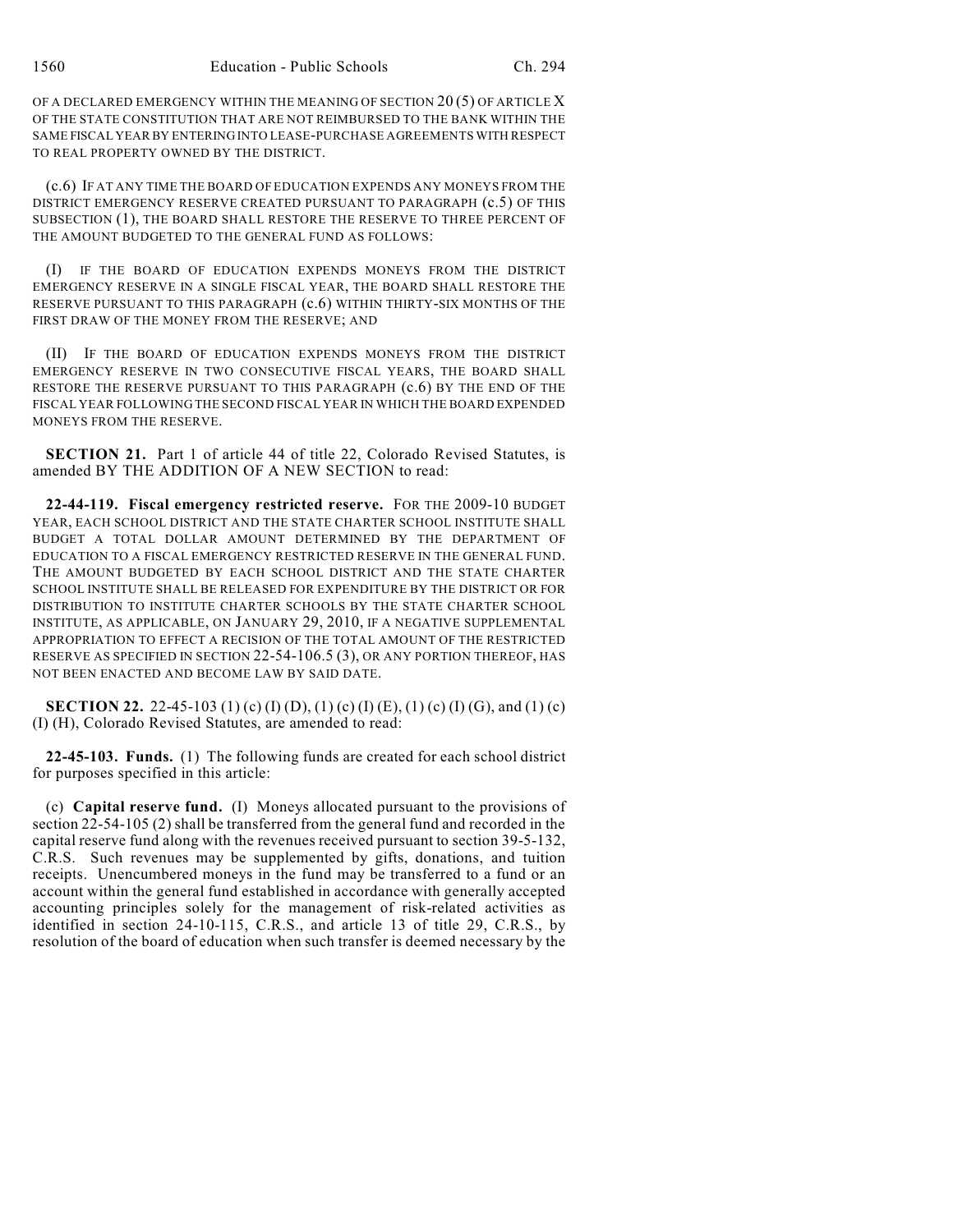board. Except as provided in subparagraph (V) of this paragraph (c), expenditures from the fund shall be limited to long-range capital outlay expenditures and shall be made only for the following purposes:

(D) Alterations and improvements to existing structures; where the total estimated cost of such projects for labor and materials is in excess of two thousand five hundred dollars;

(E) Acquisition of school buses or other equipment, except equipment specified in sub-subparagraph  $(H)$  of this subparagraph  $(I)$ ; the estimated unit cost of which, including any necessary installation, is in excess of one thousand dollars;

(G) Any software licensing agreement; in excess of one thousand dollars;

(H) Acquisition of computer equipment. the estimated unit cost of which, including any necessary installation, is in excess of five hundred dollars.

**SECTION 23.** 22-45-103 (3), Colorado Revised Statutes, is amended to read:

**22-45-103. Funds.** (3) Each school district shall ensure that the district holds unrestricted general fund or cash fund emergency reserves in the amount required under the provisions of section 20  $(5)$  of article X of the state constitution; EXCEPT THAT A DISTRICT MAY DESIGNATE PROPERTY OWNED BY THE DISTRICT AS ALL OR A PORTION OF THE REQUIRED RESERVE IN ACCORDANCE WITH SECTION 22-44-105 (1)  $(c.5)$ .

**SECTION 24.** Part 1 of article 2 of title 22, Colorado Revised Statutes, is amended BY THE ADDITION OF A NEW SECTION to read:

**22-2-137. State schools - legislative declaration - feasibility study - authority to contract - funding.** (1) THE GENERAL ASSEMBLY FINDS THAT SOME STATES HAVE CREATED STATE AND RESIDENTIAL SCHOOLS TO PROVIDE EDUCATIONAL PROGRAMS AND STUDENT SUPPORT SERVICES FOR STUDENTS WHO ARE AT RISK OF ACADEMIC FAILURE. THE GENERAL ASSEMBLY FURTHER FINDS THAT EARLY REPORTS OF RESULTS ACHIEVED BY SOME OF THESE SCHOOLS INDICATE THAT THIS MAY BE A PROMISING APPROACH TO REDUCING THE DROPOUT RATE, CLOSING THE ACHIEVEMENT GAPS, AND HELPING TO RAISE THE LEVEL OF ACADEMIC ACHIEVEMENT AMONG STUDENTS IN THE STATE. THE GENERAL ASSEMBLY THEREFORE FINDS THAT IT IS APPROPRIATE FOR THE COMMISSIONER TO STUDY THE FEASIBILITY OF CREATING ONE OR MORE STATE SCHOOLS IN COLORADO, WHICH MAY INCLUDE A RESIDENTIAL COMPONENT OR A SPECIFIC STUDENT POPULATION.

(2) BEGINNING IN JULY 2009, THE COMMISSIONER SHALL STUDY THE FEASIBILITY OF OPERATING ONE OR MORE STATE SCHOOLS TO SERVE STUDENTS WHO ARE IN NEED OF GREATER ACADEMIC SUPPORT AND WHO MAY BE AT RISK OF ACADEMIC FAILURE. AT A MINIMUM, THE FEASIBILITY STUDY SHALL ADDRESS AND MAKE RECOMMENDATIONS CONCERNING THE FOLLOWING ISSUES:

(a) THE GOALS THAT A STATE SCHOOL WOULD BE DESIGNED TO ACHIEVE AND A METHOD FOR MEASURING THE LEVEL OF ACHIEVEMENT OF THOSE GOALS. IN ADDRESSING THIS ISSUE, THE COMMISSIONER SHALL PROVIDE AN OVERVIEW OF THE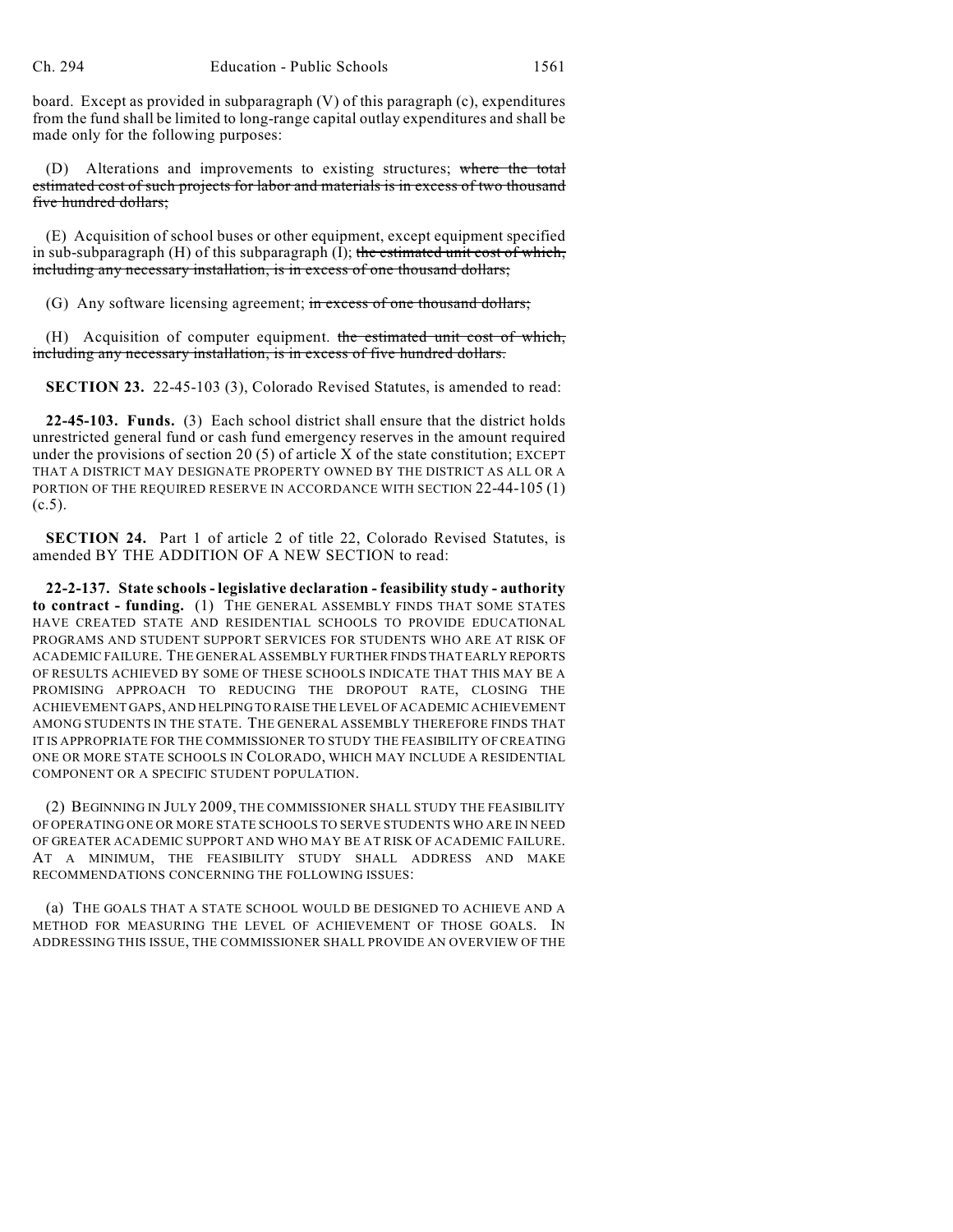STATE AND RESIDENTIAL SCHOOLS OPERATING IN OTHER STATES, THE GOALS THAT THEY ARE DESIGNED TO ACHIEVE, AND THE DEGREE TO WHICH THEY HAVE ACHIEVED OR ARE ACHIEVING THOSE GOALS.

(b) THE APPROPRIATE STUDENT POPULATION TO BE SERVED BY A STATE SCHOOL AND THE MANNER OF SELECTING STUDENTS, THE NUMBER OF STATE SCHOOLS THAT SHOULD BE CONSIDERED, AND APPROPRIATE LOCATIONS FOR STATE SCHOOLS;

(c) THE GOVERNANCE STRUCTURE AND FUNDING FOR A STATE SCHOOL, INCLUDING THE OPTIMAL LEVEL OF PER PUPIL FUNDING, FUNDING FOR CAPITAL CONSTRUCTION NEEDS, AND POTENTIAL PUBLIC AND PRIVATE FUNDING SOURCES;

(d) THE APPROPRIATE CURRICULUM FOR A STATE SCHOOL, INCLUDING WHICH GRADE LEVELS A STATE SCHOOL WOULD SERVE, THE LENGTH OF THE SCHOOL DAY AND SCHOOL YEAR FOR WHICH A STATE SCHOOL WOULD OPERATE, AND WHETHER A STATE SCHOOL SHOULD INCLUDE A FOCUS ON SPECIFIC SUBJECT MATTER AREAS; AND

(e) THE TYPES OF STUDENT AND FAMILY SUPPORT SERVICES THAT A STATE SCHOOL WOULD PROVIDE, INCLUDING THE MANNER IN WHICH A STATE SCHOOL WOULD COLLABORATE WITH STATE AND LOCAL AGENCIES IN PROVIDING THESE SERVICES.

(3) ON OR BEFORE FEBRUARY 1, 2010, THE DEPARTMENT SHALL SUBMIT TO THE EDUCATION COMMITTEES OF THE HOUSE OF REPRESENTATIVES AND THE SENATE THE FEASIBILITY STUDY DESCRIBED IN SUBSECTION (2) OF THIS SECTION FOR OPERATING ONE OR MORE STATE SCHOOLS AND ANY LEGISLATIVE RECOMMENDATIONS THE DEPARTMENT MAY HAVE PERTAINING TO THE CREATION OF ONE OR MORE STATE SCHOOLS.

(4) (a) FOLLOWING COMPLETION OF THE FEASIBILITY STUDY, IF THE COMMISSIONER CONCLUDES THAT THE CREATION AND OPERATION OF STATE RESIDENTIAL SCHOOLS WOULD BE BENEFICIAL TO THE STATE, THE COMMISSIONER MAY CONTRACT FOR THE CREATION AND OPERATION OF ONE OR MORE STATE RESIDENTIAL SCHOOLS TO PROVIDE EDUCATIONAL SERVICES TO STUDENTS WHO ARE AT RISK OF ACADEMIC FAILURE. ANY STATE RESIDENTIAL SCHOOL OPERATED PURSUANT TO THIS SECTION SHALL PROVIDE AN EDUCATIONAL PROGRAM FOCUSED ON MATHEMATICS AND SCIENCE.

(b) IF THE COMMISSIONER DOES NOT CONTRACT FOR STATE RESIDENTIAL SCHOOLS AS AUTHORIZED IN PARAGRAPH (a) OF THIS SUBSECTION (4), THE COMMISSIONER MAY PROVIDE TECHNICAL ASSISTANCE TO SCHOOL DISTRICTS AND PUBLIC SCHOOLS TO ADDRESS THE NEEDS OF STUDENTS WHO ARE AT RISK OF ACADEMIC FAILURE BY IMPROVING THE AVAILABILITY AND QUALITY OF SECONDARY-LEVEL MATHEMATICS AND SCIENCE CURRICULA.

(5) (a) IT IS THE INTENT OF THE GENERAL ASSEMBLY THAT UP TO THREE MILLION DOLLARS BE APPROPRIATED TO THE COMMISSIONER TO EXPEND FOR THE IMPLEMENTATION OF SUBSECTION (4) OF THIS SECTION. THE GENERAL ASSEMBLY FINDS THAT, FOR PURPOSES OF SECTION 17 OF ARTICLE IX OF THE STATE CONSTITUTION, THE CREATION OF STATE RESIDENTIAL SCHOOLS AND THE PROVISION OF TECHNICAL ASSISTANCE TO IMPROVE SECONDARY-LEVEL MATHEMATICS AND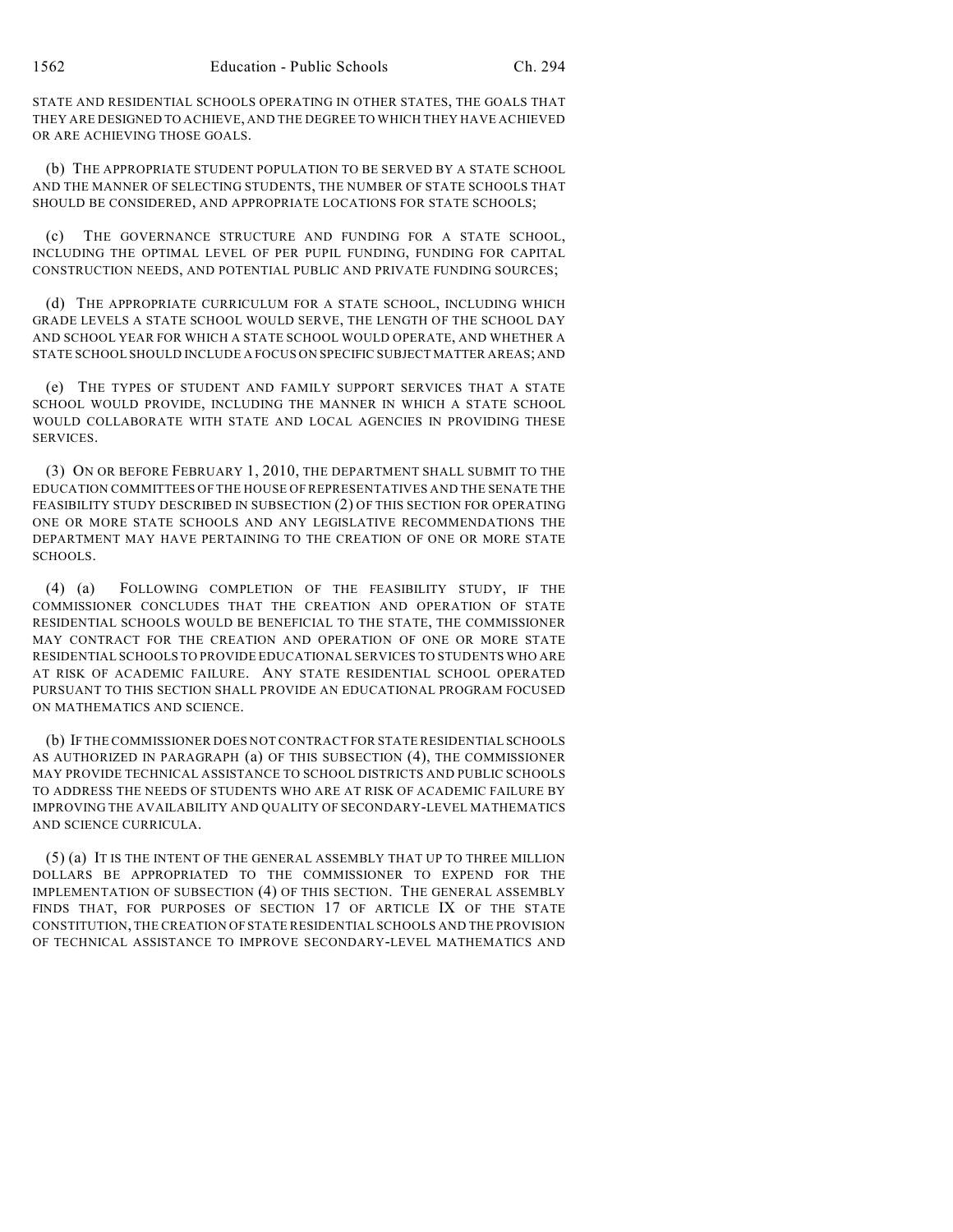SCIENCE CURRICULA AS PROVIDED IN SUBSECTION (4) OF THIS SECTION ARE IMPORTANT ELEMENTS OF ACCOUNTABLE PROGRAMS TO MEET STATE ACADEMIC STANDARDS, AND THE GENERAL ASSEMBLY MAY THEREFORE APPROPRIATE MONEYS FROM THE STATE EDUCATION FUND CREATED IN SECTION 17 (4) OF ARTICLE IX OF THE STATE CONSTITUTION FOR THE IMPLEMENTATION OF SUBSECTION (4) OF THIS SECTION.

(b) IN ADDITION TO THE FUNDING PROVIDED PURSUANT TO PARAGRAPH (a) OF THIS SUBSECTION (5), IF THE COMMISSIONER CONTRACTS FOR THE CREATION AND OPERATION OF ONE OR MORE STATE RESIDENTIAL SCHOOLS, THE DEPARTMENT SHALL PROVIDE FUNDING FOR SAID SCHOOLS BY WITHHOLDING MONEYS FROM THE STATE SHARE OF TOTAL PROGRAM FUNDING PAYABLE TO THE DISTRICT OF RESIDENCE OF EACH STUDENT WHO ENROLLS IN A STATE RESIDENTIAL SCHOOL. THE AMOUNT WITHHELD SHALL BE EQUAL TO THE AMOUNT OF THE SCHOOL DISTRICT'S PER PUPIL REVENUE FOR THE APPLICABLE BUDGET YEAR MULTIPLIED BY THE NUMBER OF STUDENTS WHO RESIDE IN THE SCHOOL DISTRICT AND ARE ENROLLED IN THE STATE RESIDENTIAL SCHOOL AS OF OCTOBER 1 OF THE APPLICABLE BUDGET YEAR. A STUDENT WHO ENROLLS IN A STATE RESIDENTIAL SCHOOL SHALL BE COUNTED IN THE PUPIL ENROLLMENT OF THE STUDENT'S SCHOOL DISTRICT OF RESIDENCE FOR PURPOSES OF THIS PARAGRAPH (b). THE DEPARTMENT SHALL ADOPT GUIDELINES AS NECESSARY FOR THE IMPLEMENTATION OF THIS PARAGRAPH (b).

(c) THE COMMISSIONER IS ENCOURAGED TO APPLY FEDERAL MONEYS RECEIVED PURSUANT TO THE FEDERAL "AMERICAN RECOVERY AND REINVESTMENT ACT OF 2009", PUB.L. 111-5, TO THE EXTENT ALLOWED TO OFFSET THE COSTS INCURRED IN IMPLEMENTING THIS SECTION. THE COMMISSIONER IS AUTHORIZED TO SEEK AND ACCEPT ADDITIONAL PUBLIC OR PRIVATE GIFTS, GRANTS, OR DONATIONS FOR THE IMPLEMENTATION OF THIS SECTION.

**SECTION 25.** 22-2-113 (1) (g), Colorado Revised Statutes, is amended BY THE ADDITION OF A NEW SUBPARAGRAPH to read:

**22-2-113. Commissioner - powers.** (1) Subject to the supervision of the state board, the commissioner has the following powers:

(g) (III) NOTWITHSTANDING ANY PROVISION OF SUBPARAGRAPH (I) OR (II) OF THIS PARAGRAPH (g) TO THE CONTRARY, FOR THE 2008-09 BUDGET YEAR, THE COMMISSIONER MAY ACCEPT AS REPAYMENT FROM A SCHOOL DISTRICT THAT HAS RECEIVED AN OVERPAYMENT ITEMS FOR USE BY THE DEPARTMENT, INCLUDING BUT NOT LIMITED TO LIFETIME ONLINE CURRICULUM LICENSES, IN THE SAME VALUE AS THE AMOUNT OF THE OVERPAYMENT OWED BY THE SCHOOL DISTRICT.

**SECTION 26.** Part 3 of article 11 of title 22, Colorado Revised Statutes, is amended BY THE ADDITION OF A NEW SECTION to read:

**22-11-306. Centers of excellence awards.** (1) (a) THE STATE BOARD SHALL ANNUALLY PRESENT FINANCIAL AWARDS TO PUBLIC SCHOOLS IN THE STATE THAT ENROLL A STUDENT POPULATION OF WHICH AT LEAST SEVENTY-FIVE PERCENT ARE AT-RISK PUPILS, AS DEFINED IN SECTION 22-54-103 (1.5), AND THAT DEMONSTRATE THE HIGHEST RATES OF STUDENT ACADEMIC GROWTH, AS DETERMINED BY THE DEPARTMENT BASED UPON THE STATISTICAL MODEL ADOPTED PURSUANT TO SECTION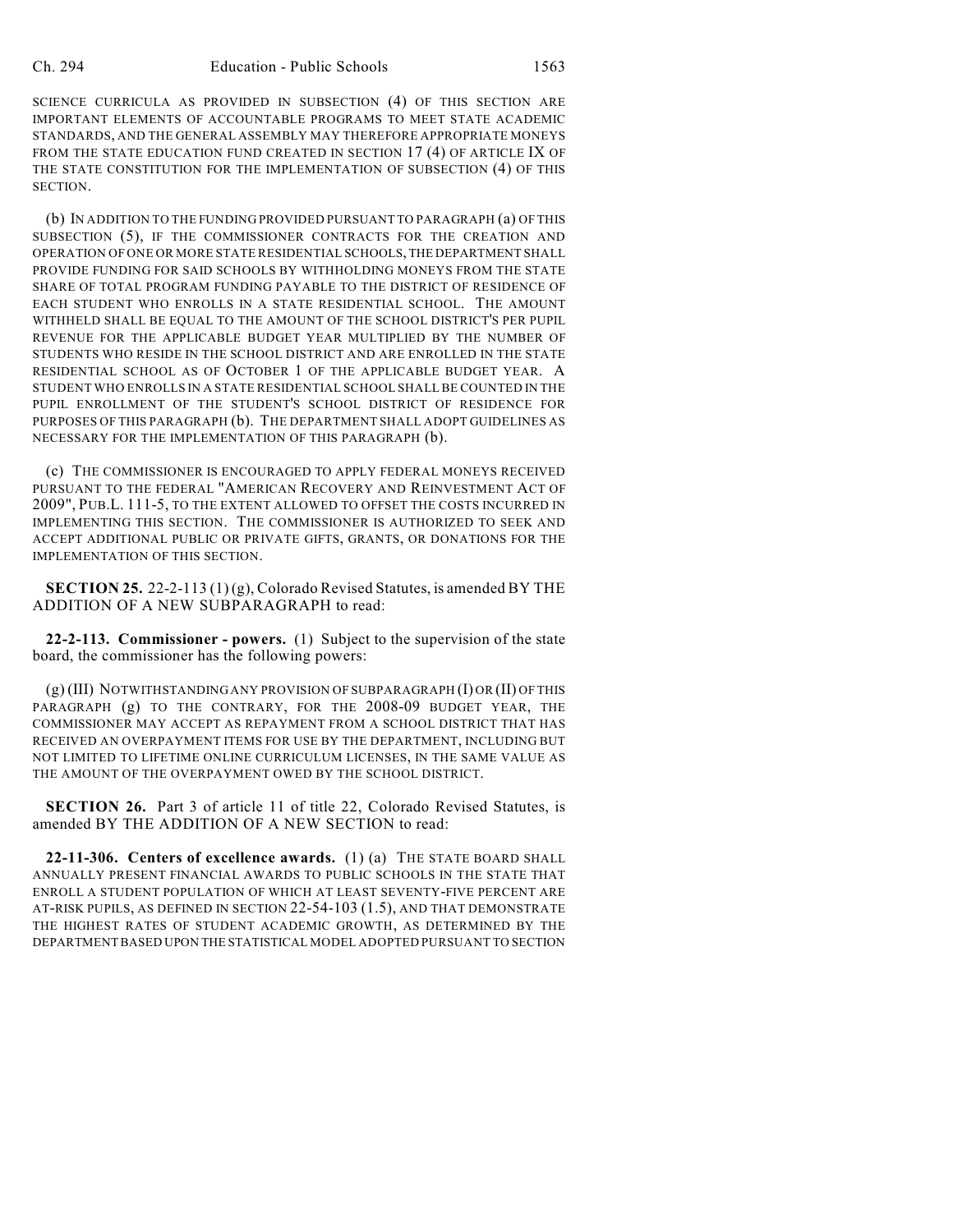## 22-7-604.3 (3) (a).

(b) AWARDS ISSUED PURSUANT TO THIS SECTION SHALL BE KNOWN AS "CENTERS OF EXCELLENCE AWARDS".

(2) A SCHOOL THAT RECEIVES AN AWARD PURSUANT TO THIS SECTION SHALL NOT QUALIFY FOR AN AWARD PURSUANT TO SECTION 22-11-305.

(3) NOTWITHSTANDING THE PROVISIONS OF SECTIONS 22-11-302 (2) (a) AND 22-11-305 (3), OF THE MONEYS AVAILABLE FOR AWARDS PURSUANT TO THIS PART 3, IN THE 2009-10 BUDGET YEAR AND BUDGET YEARS THEREAFTER, TWO HUNDRED FIFTY THOUSAND DOLLARS SHALL BE AWARDED TO SCHOOLS ANNUALLY PURSUANT TO THIS SECTION. THE DEPARTMENT SHALL APPORTION THE REMAINDER BETWEEN THE "JOHN IRWIN SCHOOLS OF EXCELLENCE AWARDS" AND THE "GOVERNOR'S DISTINGUISHED IMPROVEMENT AWARDS" AS PROVIDED IN SECTIONS 22-11-302 (2) (a) AND 22-11-305 (3), RESPECTIVELY.

**SECTION 27.** 22-11-304, Colorado Revised Statutes, is amended to read:

**22-11-304. School awards program fund - creation - contributions.** (1) (a) The department is hereby authorized to receive grants, gifts, and donations from any source, public or private, to fund financial awards to public schools pursuant to the program established in this part 3. All public and private grants, gifts, and donations received by the department pursuant to this section shall be transmitted to the state treasurer who shall credit the same, in addition to any appropriations made by the general assembly AND THE MONEYS TRANSFERRED PURSUANT TO SUBSECTION (2) OF THIS SECTION, to the school awards program fund, which is hereby created in the state treasury.

(b) Moneys in the school awards program fund shall be subject to appropriation by the general assembly to the department of education for purposes of making financial awards pursuant to the provisions of this part 3. At the end of any fiscal year, all unexpended and unencumbered moneys in the school awards program fund shall remain therein and shall not be credited or transferred to the general fund or any other fund. However, in accordance with section 24-36-114, C.R.S., all interest derived from the deposit and investment of moneys in the fund shall be credited to the general fund. Any moneys credited to the school awards program fund shall be used exclusively for awards and shall not be used to pay for the expenses of the department in administering the program established in this part 3.

(2) ON JULY 1, 2009, THE STATE TREASURER, PURSUANT TO SECTION 22-7-908 (4) (b), SHALL TRANSFER FROM THE READ-TO-ACHIEVE CASH FUND CREATED IN SECTION 22-7-908 TO THE SCHOOL AWARDS PROGRAM FUND THE AMOUNT OF TWO HUNDRED FIFTY THOUSAND DOLLARS TO BE AWARDED PURSUANT TO SECTION 22-11-306 AS "CENTERS OF EXCELLENCE AWARDS".

**SECTION 28.** 22-7-611, Colorado Revised Statutes, is amended to read:

**22-7-611. Closing the achievement gap program - strategies - assistance criteria - rule-making.** (1) As used in this section, unless the context otherwise requires: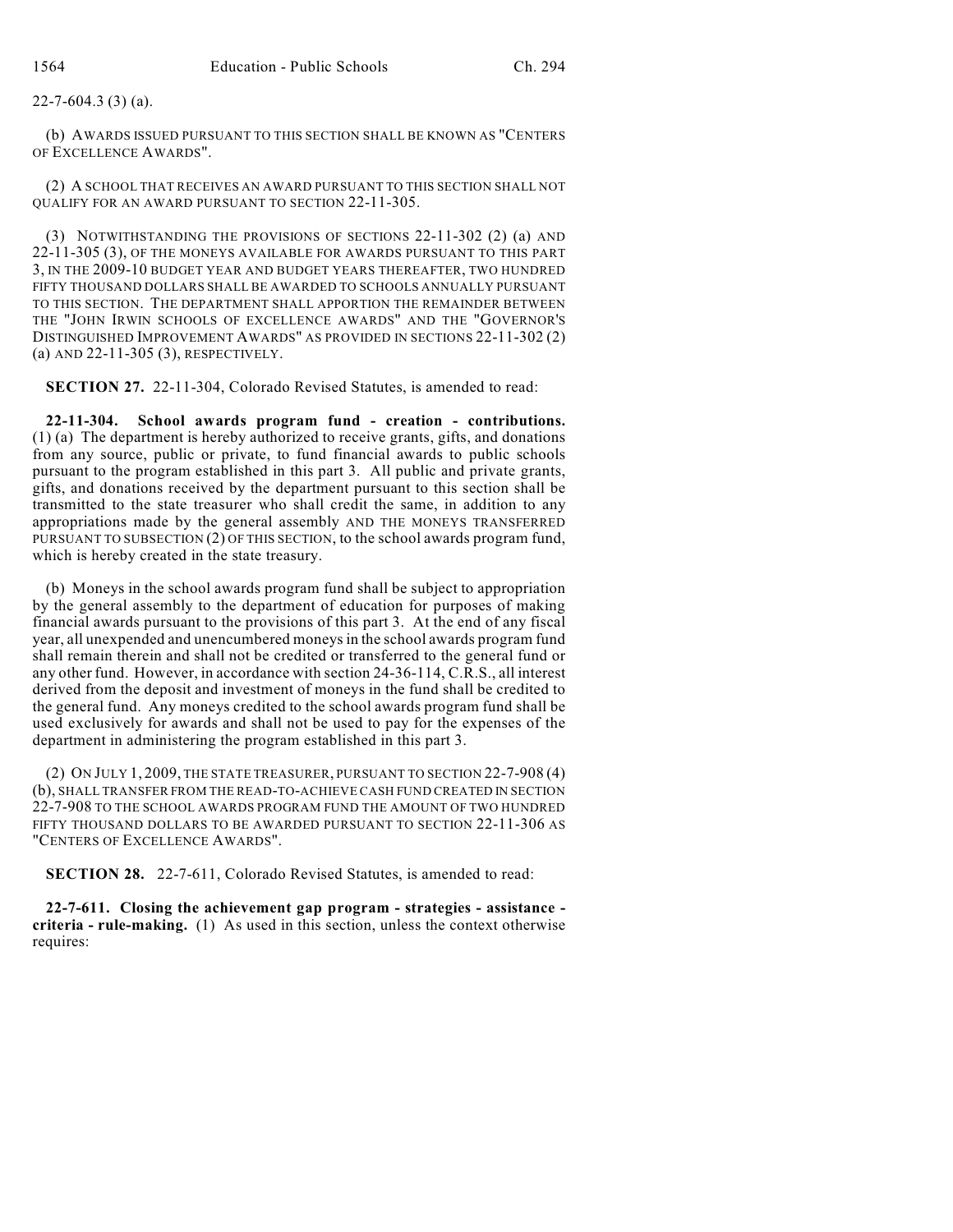(a) "ELIGIBLE DISTRICT" MEANS A SCHOOL DISTRICT THAT HAS BEEN IDENTIFIED BY RULE OF THE STATE BOARD AS HAVING A SIGNIFICANT ACHIEVEMENT GAP.

(b) "Eligible school" means a public school that HAS BEEN IDENTIFIED BY RULE OF THE STATE BOARD AS HAVING A SIGNIFICANT ACHIEVEMENT GAP.

(a) Has received an academic performance rating of "unsatisfactory" pursuant to section  $22 - 7 - 604$  (5); or

(b) Has been identified by rule of the state board as having a significant achievement gap.

(2) There is hereby established in the department the closing the achievement gap program, referred to in this section as the "program", to provide extensive assistance to an eligible school that is at risk of being converted into an independent charter school pursuant to the provisions of part 3 of article 30.5 of this title ELIGIBLE DISTRICTS AND ELIGIBLE SCHOOLS.

(3) The department shall prepare and distribute to each ELIGIBLE DISTRICT AND eligible school an outline of different strategies the ELIGIBLE DISTRICT OR ELIGIBLE school may implement to improve academic achievement. The department shall provide the outline by April 1 of the school year preceding the school year in which the ELIGIBLE DISTRICT OR eligible school intends to participate in the program. The outline may include, but need not be limited to, the following strategies:

(a) Using disaggregated school STUDENT data to set academic improvement targets in reading, writing, mathematics, and science;

(b) Using improvement targets to define professional development needs related to content, instruction, differentiation, and best practices in educating special education students, gifted and talented students, English language learners, and other student subgroups, as needed;

(c) Developing interim DISTRICT-LEVEL AND building-level assessments to monitor student progress toward proficiency on the state model content standards and developing a plan to immediately address gaps in learning;

(d) Examining and realigning, as needed, school scheduling, academic support systems, and assignments of personnel;

(e) Designing a plan for increasing parental knowledge and skill to support academic objectives; and

(f) Identifying leaders who specialize in rehabilitating failing schools and who may serve as school principals.

(4) (a) An eligible school that chooses to apply for participation in the program shall provide to its district school board a list of the strategies selected from the outline provided by the department that the eligible school intends to implement to improve academic achievement AMONG THE STUDENTS ENROLLED IN THE ELIGIBLE SCHOOL. The eligible school shall provide the list by May 1 of the school year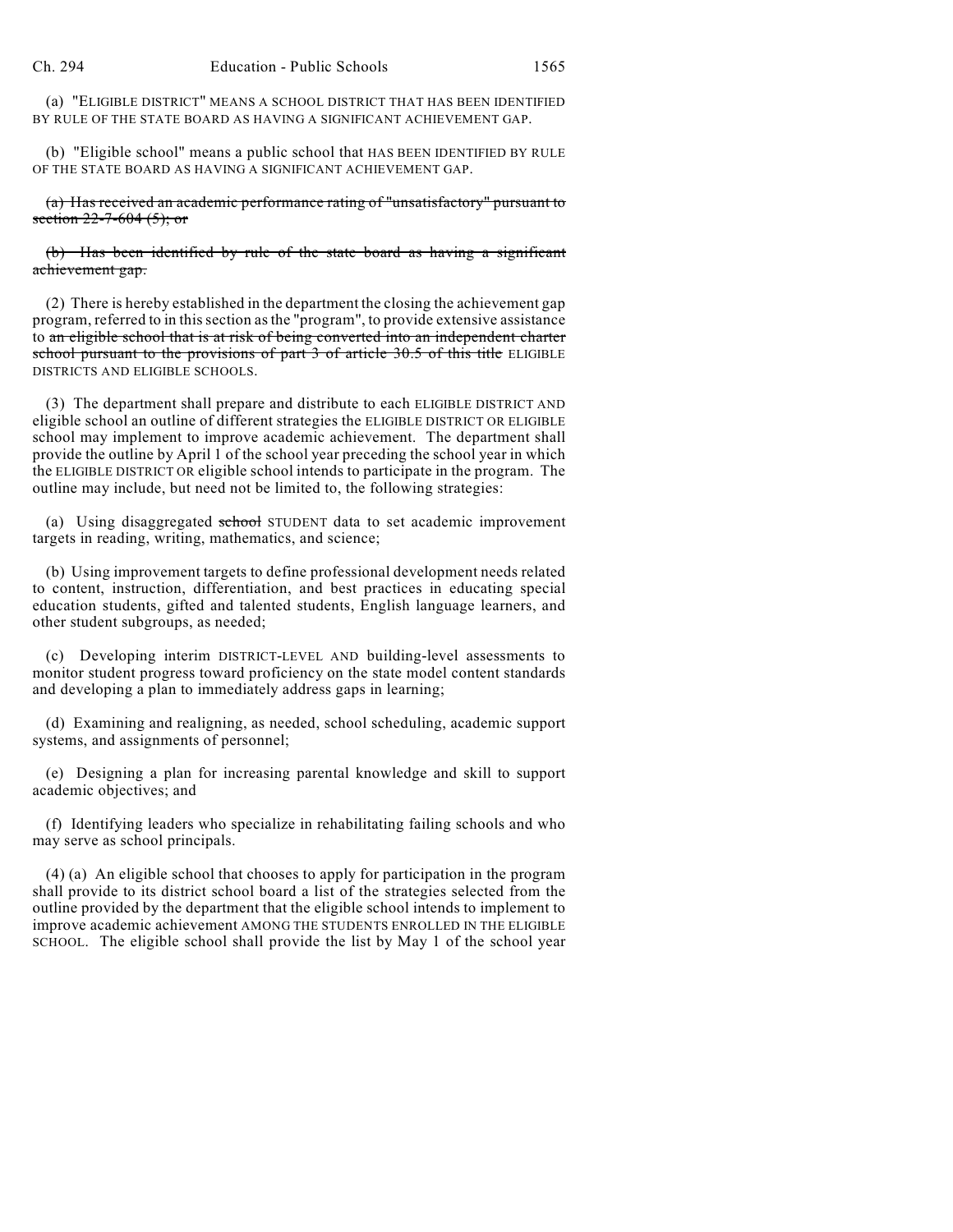1566 Education - Public Schools Ch. 294

preceding the school year in which the eligible school intends to participate in the program. If the district school board chooses to allow the eligible school to apply for participation in the program, the district school board shall, IN ACCORDANCE WITH TIME LINES ADOPTED BY RULE OF THE STATE BOARD, provide to the department a list of the strategies that the district school board and the eligible school have chosen to implement to improve academic achievement AMONG THE STUDENTS ENROLLED IN THE ELIGIBLE SCHOOL.

(b) AN ELIGIBLE DISTRICT THAT CHOOSES TO APPLY FOR PARTICIPATION IN THE PROGRAM SHALL, IN ACCORDANCE WITH TIME LINES ADOPTED BY RULE OF THE STATE BOARD, PROVIDE TO THE DEPARTMENT A LIST OF THE STRATEGIES SELECTED FROM THE OUTLINE PROVIDED BY THE DEPARTMENT THAT THE ELIGIBLE DISTRICT HAS CHOSEN TO IMPLEMENT TO IMPROVE ACADEMIC ACHIEVEMENT WITHIN THE ELIGIBLE DISTRICT.

(5) The state board shall determine the criteria by which ELIGIBLE DISTRICTS AND eligible schools shall be selected to participate in the program and shall promulgate rules that set forth the criteria.

(6) Subject to available appropriations and upon the request of a participating ELIGIBLE DISTRICT OR eligible school, the department shall provide assistance through the program to the participating ELIGIBLE DISTRICT OR eligible school. The assistance may consist of, but is not limited to, information, personnel, and program and technical support.

(7) The state board may promulgate all reasonable and necessary rules to implement this section.

**SECTION 29.** 22-7-613 (1), Colorado Revised Statutes, is amended to read:

**22-7-613. Closing the achievement gap cash fund - creation.** (1) (a) The department is authorized to seek and accept gifts, grants, and donations from private or public sources for the purposes of implementing sections 22-7-611 and 22-7-612 SECTION 22-7-611. All private and public funds received through gifts, grants, or donations shall be transmitted to the state treasurer, who shall credit the same to the closing the achievement gap cash fund, which fund is hereby created and referred to in this section as the "fund". The moneys in the fund shall be continuously appropriated to the department.

(b) ON JULY 1, 2009, THE STATE TREASURER, PURSUANT TO SECTION 22-7-908 (4) (a), SHALL TRANSFER FROM THE READ-TO-ACHIEVE CASH FUND CREATED IN SECTION 22-7-908 TO THE CLOSING THE ACHIEVEMENT GAP CASH FUND THE AMOUNT OF ONE MILLION SEVEN HUNDRED FIFTY THOUSAND DOLLARS FOR THE PURPOSES OF IMPLEMENTING SECTION 22-7-611.

**SECTION 30.** 22-7-908, Colorado Revised Statutes, is amended BY THE ADDITION OF A NEW SUBSECTION to read:

**22-7-908. Read-to-achieve cash fund - created.** (4) NOTWITHSTANDING ANY PROVISION OF THIS SECTION TO THE CONTRARY, ON JULY 1, 2009, THE STATE TREASURER SHALL TRANSFER FROM THE CASH FUND: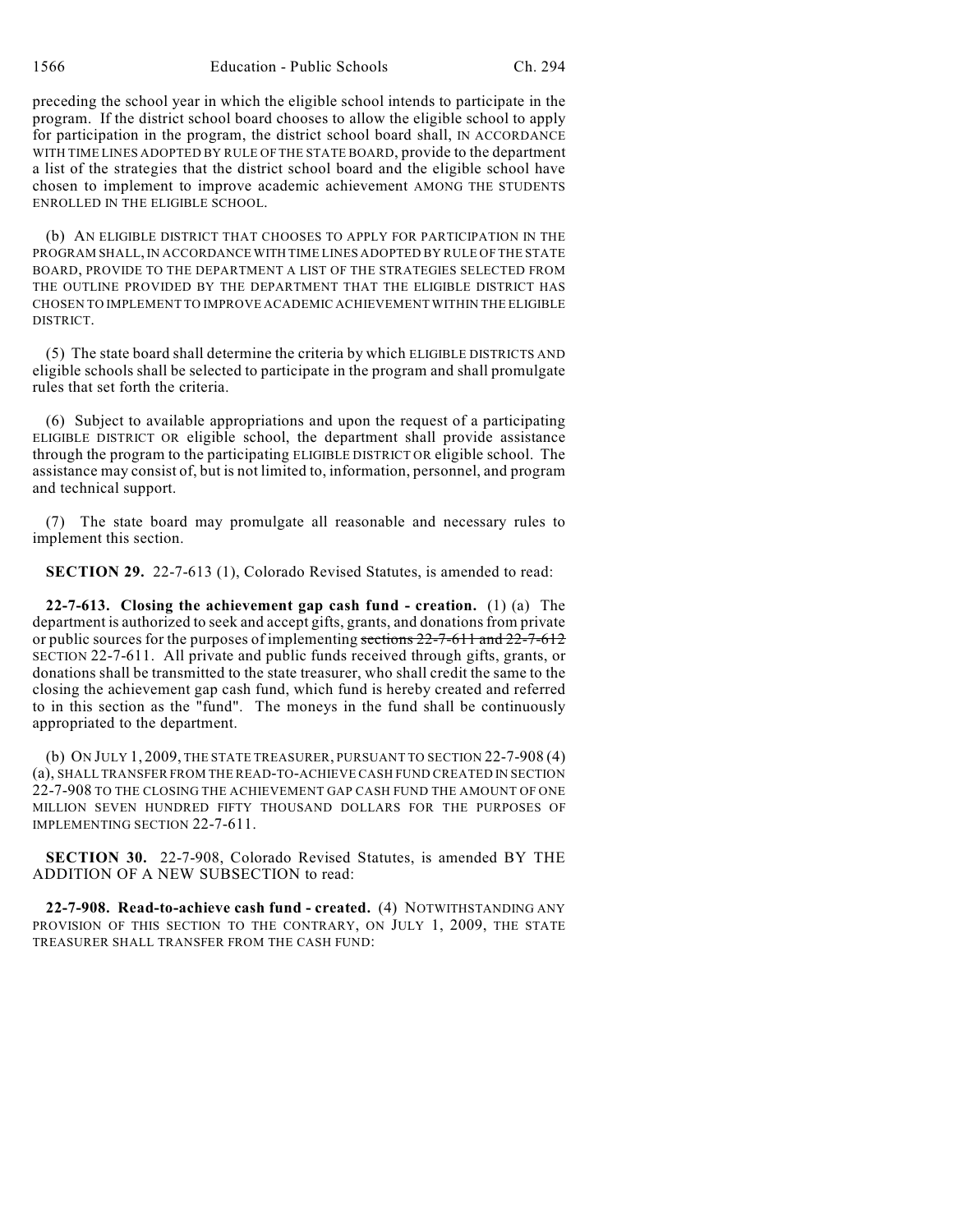(a) TO THE CLOSING THE ACHIEVEMENT GAP CASH FUND CREATED IN SECTION 22-7-613 THE AMOUNT OF ONE MILLION SEVEN HUNDRED FIFTY THOUSAND DOLLARS; AND

(b) TO THE SCHOOL AWARDS PROGRAM FUND CREATED IN SECTION 22-11-304 THE AMOUNT OF TWO HUNDRED FIFTY THOUSAND DOLLARS.

**SECTION 31.** Part 6 of article 11 of title 22, Colorado Revised Statutes, as enacted in Senate Bill 09-163, is amended BY THE ADDITION OF A NEW SECTION to read:

**22-11-603.5. Centers of excellence awards.** (1) (a) THE STATE BOARD SHALL ANNUALLY PRESENT FINANCIAL AWARDS TO PUBLIC SCHOOLS IN THE STATE THAT ENROLL A STUDENT POPULATION OF WHICH AT LEAST SEVENTY-FIVE PERCENT ARE AT-RISK PUPILS, AS DEFINED IN SECTION 22-54-103 (1.5), AND THAT DEMONSTRATE THE HIGHEST RATES OF STUDENT LONGITUDINAL GROWTH, AS MEASURED BY THE COLORADO GROWTH MODEL. THE TECHNICAL ADVISORY PANEL CONVENED PURSUANT TO SECTION 22-11-202 SHALL RECOMMEND TO THE STATE BOARD, AND THE STATE BOARD SHALL ESTABLISH BY RULE, THE METHOD BY WHICH TO IDENTIFY SCHOOLS THAT QUALIFY FOR AN AWARD PURSUANT TO THIS SECTION.

(b) AWARDS ISSUED PURSUANT TO THIS SECTION SHALL BE KNOWN AS "CENTERS OF EXCELLENCE AWARDS".

(2) A SCHOOL THAT RECEIVES AN AWARD PURSUANT TO THIS SECTION SHALL NOT QUALIFY FOR AN AWARD PURSUANT TO SECTION 22-11-603.

(3) NOTWITHSTANDING THE PROVISIONS OF SECTIONS 22-11-602 (2) AND 22-11-603 (2), OF THE MONEYS AVAILABLE FOR AWARDS PURSUANT TO THIS PART 3, IN THE 2009-10 BUDGET YEAR AND BUDGET YEARS THEREAFTER, TWO HUNDRED FIFTY THOUSAND DOLLARS SHALL BE AWARDED TO SCHOOLS ANNUALLY PURSUANT TO THIS SECTION. THE DEPARTMENT SHALL APPORTION THE REMAINDER BETWEEN THE "JOHN IRWIN SCHOOLS OF EXCELLENCE AWARDS" AND THE "GOVERNOR'S DISTINGUISHED IMPROVEMENT AWARDS" AS PROVIDED IN SECTIONS 22-11-602 (2) AND 22-11-603 (2), RESPECTIVELY.

**SECTION 32.** 22-11-605 (1), Colorado Revised Statutes, as enacted in Senate Bill 09-163, is amended, and the said 22-11-605 is further amended BY THE ADDITION OF A NEW SUBSECTION, to read:

**22-11-605. School awards program fund - creation - contributions.** (1) The department is hereby authorized to receive gifts, grants, and donations from any source, public or private, to fund financial awards to public schools pursuant to the program established in this part 6. The department shall transmit all public and private gifts, grants, and donations received pursuant to this section to the state treasurer who shall credit the same, in addition to any appropriations made by the general assembly AND THE AMOUNT TRANSFERRED PURSUANT TO SUBSECTION (3) OF THIS SECTION, to the school awards program fund, which is hereby created in the state treasury and referred to in this section as the "fund".

(3) ON JULY 1, 2009, THE STATE TREASURER, PURSUANT TO SECTION 22-7-908 (4)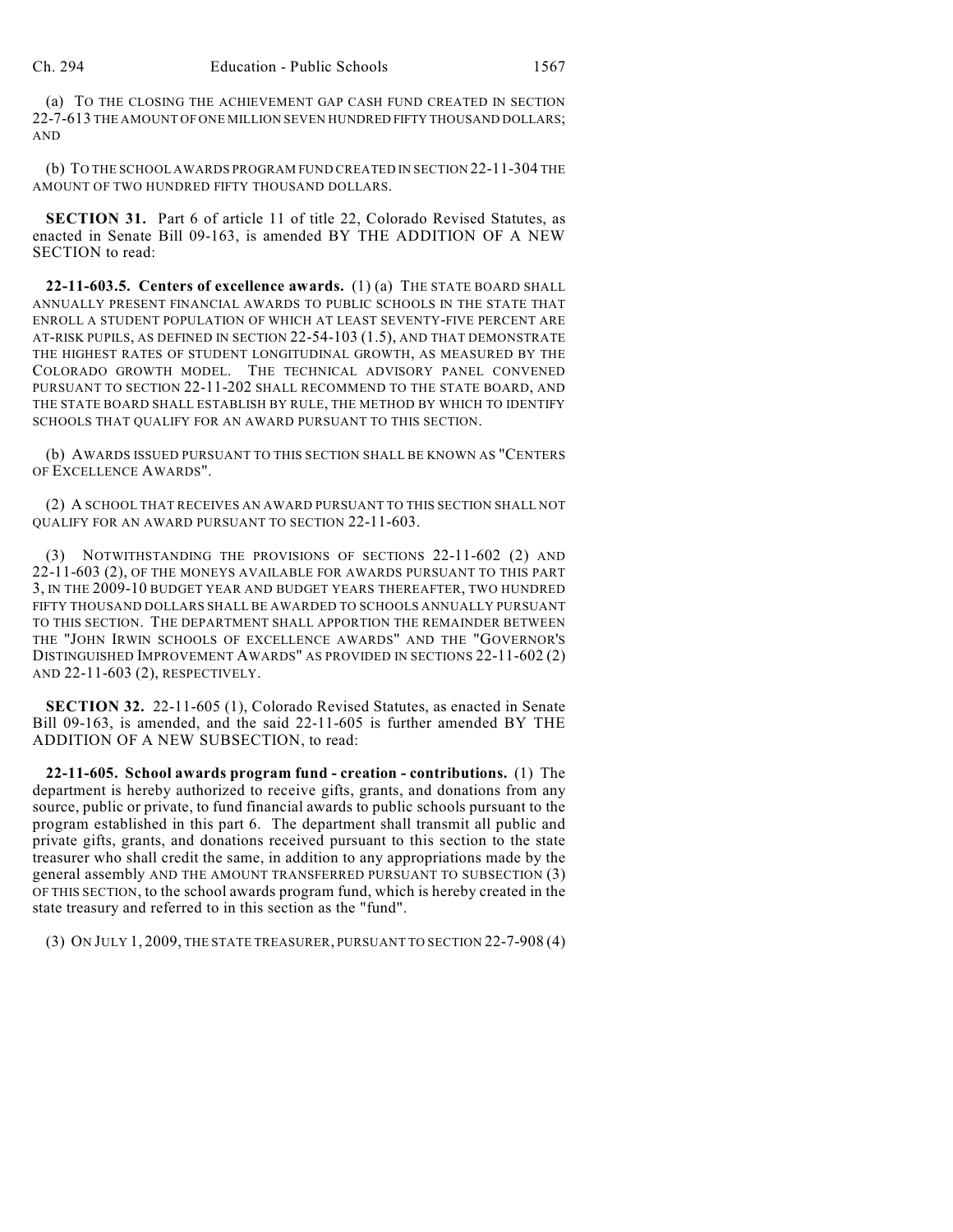(b), SHALL TRANSFER FROM THE READ-TO-ACHIEVE CASH FUND CREATED IN SECTION 22-7-908 TO THE SCHOOL AWARDS PROGRAM FUND THE AMOUNT OF TWO HUNDRED FIFTY THOUSAND DOLLARS TO BE AWARDED PURSUANT TO SECTION 22-11-603.5 AS "CENTERS OF EXCELLENCE AWARDS".

**SECTION 33.** 22-7-908, Colorado Revised Statutes, is amended BY THE ADDITION OF A NEW SUBSECTION to read:

**22-7-908. Read-to-achieve cash fund - created.** (4) NOTWITHSTANDING ANY PROVISION OF THIS SECTION TO THE CONTRARY, ON JULY 1, 2009, THE STATE TREASURER SHALL TRANSFER FROM THE CASH FUND:

(a) TO THE CLOSING THE ACHIEVEMENT GAP CASH FUND CREATED IN SECTION 22-7-613 THE AMOUNT OF ONE MILLION SEVEN HUNDRED FIFTY THOUSAND DOLLARS; AND

(b) TO THE SCHOOL AWARDS PROGRAM FUND CREATED IN SECTION 22-11-605 THE AMOUNT OF TWO HUNDRED FIFTY THOUSAND DOLLARS.

**SECTION 34.** 22-44-118 (1), Colorado Revised Statutes, is amended to read:

**22-44-118. Full-day kindergarten reserve - tracking of expenditures preschool programs - rules.** (1)(a) Except as otherwise provided in paragraph (b) PARAGRAPHS (b) AND (c) of this subsection (1), for the 2008-09 budget year and each budget year thereafter, a school district that does not report any full-day kindergarten pupils in the district's October 1 pupil enrollment count shall hold the moneys received for full-day kindergarten programs through supplemental kindergarten enrollment pursuant to section 22-54-103 (7) (d) in a full-day kindergarten reserve in the district's general fund. The district shall not use the moneys in the full-day kindergarten reserve until the district enrolls one or more pupils in full-day kindergarten in the district. Once the district enrolls pupils in full-day kindergarten in the district, the district shall not be required to maintain the full-day kindergarten reserve.

(b) For the 2008-09 budget year, a school district that does not report any full-day kindergarten pupils in the district's October 1 pupil enrollment count may use the moneys received for full-day kindergarten programs through supplemental kindergarten enrollment pursuant to section 22-54-103 (7) (d) for planning and facility preparation necessary for the district to offer a full-day kindergarten program in subsequent budget years. EACH SCHOOL DISTRICT SHALL, ON OR BEFORE JUNE 30, 2009, RETURN TO THE DEPARTMENT OF EDUCATION ANY UNEXPENDED AND UNENCUMBERED AMOUNT REMAINING OF THE MONEYS RECEIVED FOR FULL-DAY KINDERGARTEN PROGRAMS THROUGH SUPPLEMENTAL KINDERGARTEN ENROLLMENT PURSUANT TO SECTION 22-54-103 (7) (d). THE DEPARTMENT OF EDUCATION SHALL ADOPT PROCEDURES FOR THE IMPLEMENTATION OF THIS PARAGRAPH (b). THE DEPARTMENT OF EDUCATION SHALL TRANSMIT TO THE STATE TREASURER THE MONEYS RECEIVED PURSUANT TO THIS PARAGRAPH (b), AND THE STATE TREASURER SHALL CREDIT SAID MONEYS TO THE STATE EDUCATION FUND CREATED PURSUANT TO SECTION 17 (4) OF ARTICLE IX OF THE STATE CONSTITUTION.

(c) FOR THE 2009-10 BUDGET YEAR, A SCHOOL DISTRICT THAT DOES NOT REPORT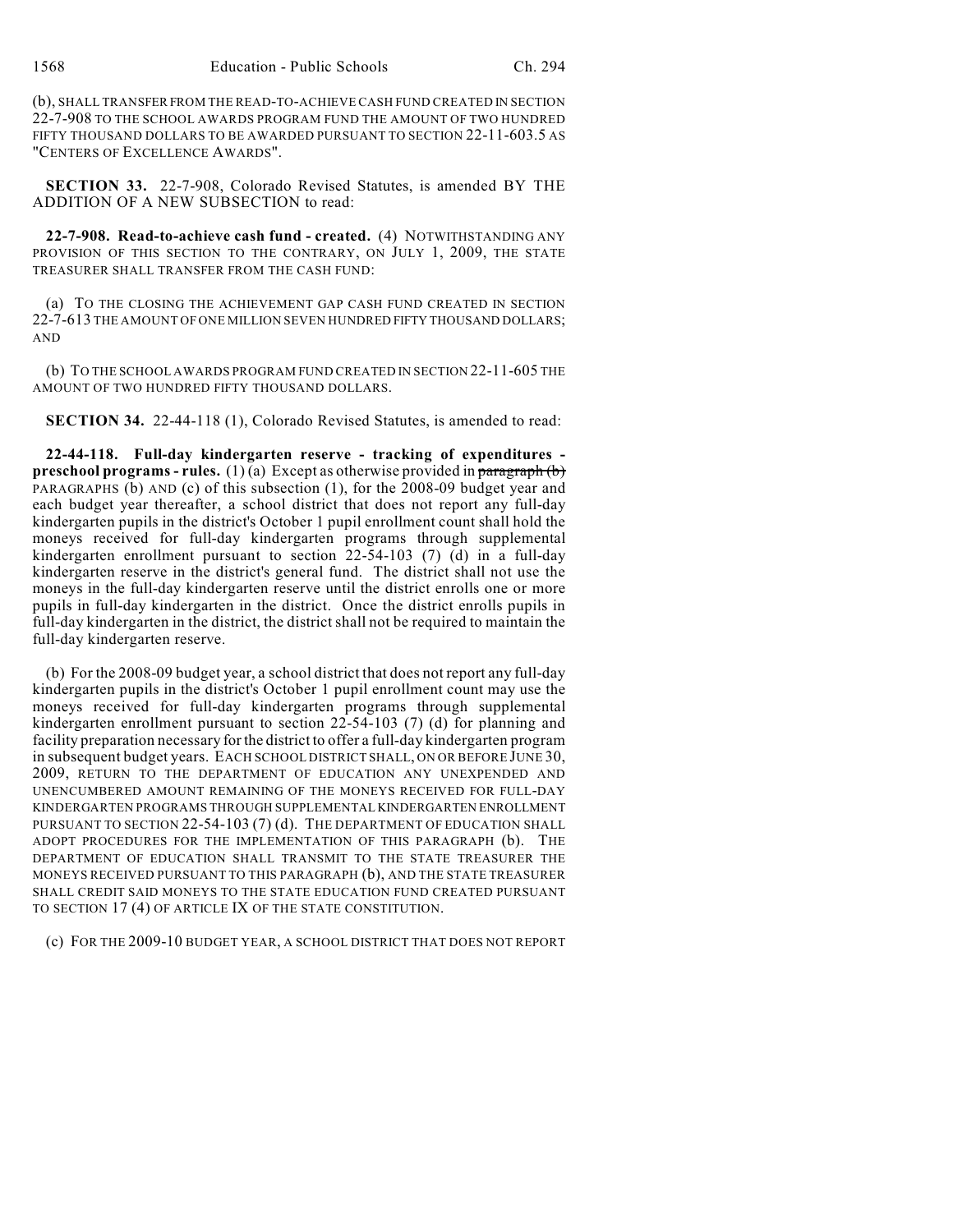ANY FULL-DAY KINDERGARTEN PUPILS IN THE DISTRICT'S OCTOBER 1 PUPIL ENROLLMENT COUNT MAY USE THE MONEYS RECEIVED FOR FULL-DAY KINDERGARTEN PROGRAMS THROUGH SUPPLEMENTAL KINDERGARTEN ENROLLMENT PURSUANT TO SECTION 22-54-103 (7) (d) FOR PLANNING AND FACILITY PREPARATION NECESSARY FOR THE DISTRICT TO OFFER A FULL-DAY KINDERGARTEN PROGRAM IN SUBSEQUENT BUDGET YEARS.

**SECTION 35.** 22-7-908 (1), Colorado Revised Statutes, as amended in Senate Bill 09-269, is amended to read:

**22-7-908. Read-to-achieve cash fund - created.** (1) There is hereby established in the state treasury the read-to-achieve cash fund, referred to in this section as the "cash fund". The cash fund shall consist of moneys transferred thereto pursuant to subsection (3) of this section and any other moneys that may be made available by the general assembly. Subject to appropriation by the general assembly, moneys in the cash fund shall be used to provide grants pursuant to this part 9 and to the reading assistance grant program created pursuant to section  $22-88-102$ . except that, for the  $2009-10$  fiscal year, the general assembly may also appropriate moneys from the cash fund to the department of education to be used to award grants for summer school programs pursuant to part 8 of this article. Any moneys not provided as grants may be invested by the state treasurer as provided in section 24-36-113, C.R.S. All interest derived from the deposit and investment of moneys in the cash fund shall be credited to the cash fund. Any amount remaining in the cash fund at the end of any fiscal year shall remain in the cash fund and shall not be credited or transferred to the general fund or to any other fund.

**SECTION 36.** 24-75-601.1 (1), Colorado Revised Statutes, is amended BY THE ADDITION OF A NEW PARAGRAPH to read:

**24-75-601.1. Legal investments of public funds.** (1) It is lawful to invest public funds in any of the following securities:

(h.5) ANY CERTIFICATE OF PARTICIPATION OR OTHER SECURITY EVIDENCING RIGHTS IN PAYMENTS TO BE MADE BY A SCHOOL DISTRICT UNDER A LEASE, LEASE-PURCHASE AGREEMENT, OR SIMILAR ARRANGEMENT IF THE SECURITY, AT THE TIME OF PURCHASE, CARRIES AT LEAST TWO CREDIT RATINGS FROM ANY OF THE NATIONALLY RECOGNIZED CREDIT RATING AGENCIES AND IS RATED AT OR ABOVE "A" BY ALL SUCH CREDIT AGENCIES THAT HAVE PROVIDED A RATING.

**SECTION 37. Repeal.** 22-43.7-109 (9) (c) (II), Colorado Revised Statutes, is repealed as follows:

**22-43.7-109. Financial assistance for public school capital construction application requirements - evaluation criteria - local match requirements.** (9) Except as otherwise provided in subsection (10) of this section, the board shall recommend and the state board shall approve financial assistance for a public school facility capital construction project only if the applicant provides matching moneys in an amount equal to a percentage of the total financing for the project determined by the board after consideration of the applicant's financial capacity, as determined by the following factors: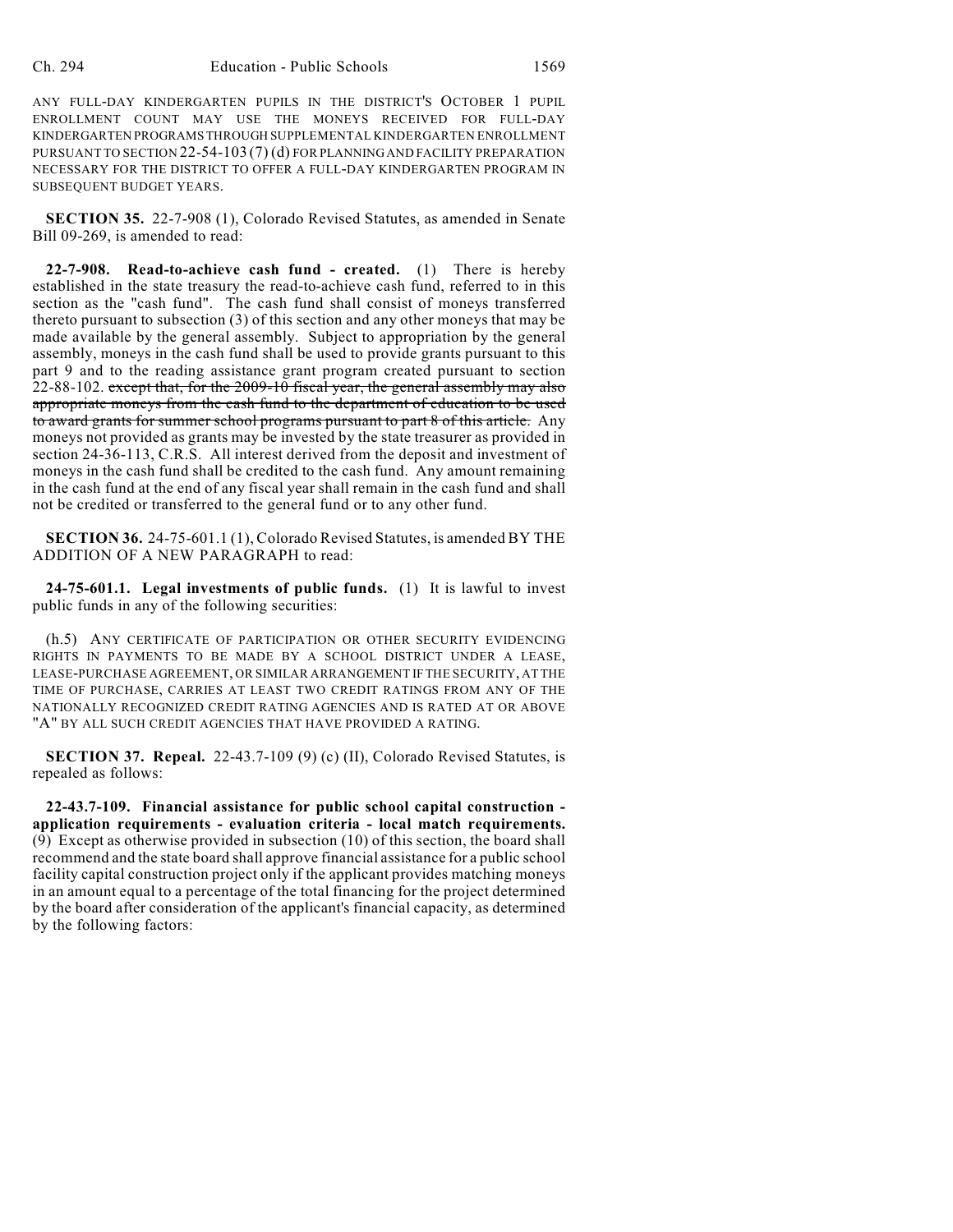(c) With respect to a charter school's application for financial assistance:

(II) The per pupil revenue received by the charter school from the state that is required by law to be credited to a capital construction reserve;

**SECTION 38.** 22-43.7-202 (4) (b), Colorado Revised Statutes, is amended to read:

**22-43.7-202. Applications for grants and matching grants - rules.** (4) The board shall prioritize each application for a grant or a matching grant that describes a capital construction project deemed eligible by the board for a grant or matching grant pursuant to this part 2. The board shall prioritize the applications based on the following criteria, in descending order of importance:

(b) Capital construction projects in school districts or for institute charter schools that have previously demonstrated consistent efforts to allocate moneys to the school districts' or institute charter schools' capital reserve fund. in excess of the minimum amounts required pursuant to section 22-54-105 (2) or 22-30.5-514 (1).

**SECTION 39.** 22-44-112 (2) (a), Colorado Revised Statutes, is amended to read:

**22-44-112. Transfer of moneys.** (2) (a) A board of education may transfer by resolution any unencumbered moneys from one fund to another, except the capital reserve fund, any fund or account in the general fund established solely for the management of risk-related activities, the transportation fund, the special building and technology fund, OR the bond redemption fund. or the instructional supplies and materials account or the instructional capital outlay account in the general fund; except that unencumbered moneys may be transferred by resolution of the board between the capital reserve fund and any fund or account in the general fund established solely for the management of risk-related activities and between the instructional supplies and materials account and the instructional capital outlay account in the general fund.

**SECTION 40.** 22-11-601 (2), Colorado Revised Statutes, as enacted in Senate Bill 09-163, is amended to read:

**22-11-601. Colorado school awards program - created - rules.** (2) In addition to the monetary awards made and distributed pursuant to sections 22-11-602,  $22-11-603$  SECTIONS 22-11-602, 22-11-603, 22-11-603.5, and 22-11-605, the state board may annually apply any amount remaining from the amount annually appropriated for implementation of section 22-11-202 to provide tangible items of recognition, such as banners or trophies, to schools that receive the John Irwin schools of excellence awards and the governor's distinguished improvement awards.

**SECTION 41.** Section 11 (1) (a) and (1) (b) of Senate Bill 09-269 are amended to read:

Section 11. **Adjustments to the 2009 long bill.** (1) For the implementation of this act, appropriations made in the annual general appropriation act for the fiscal year beginning July 1, 2009, are adjusted as follows: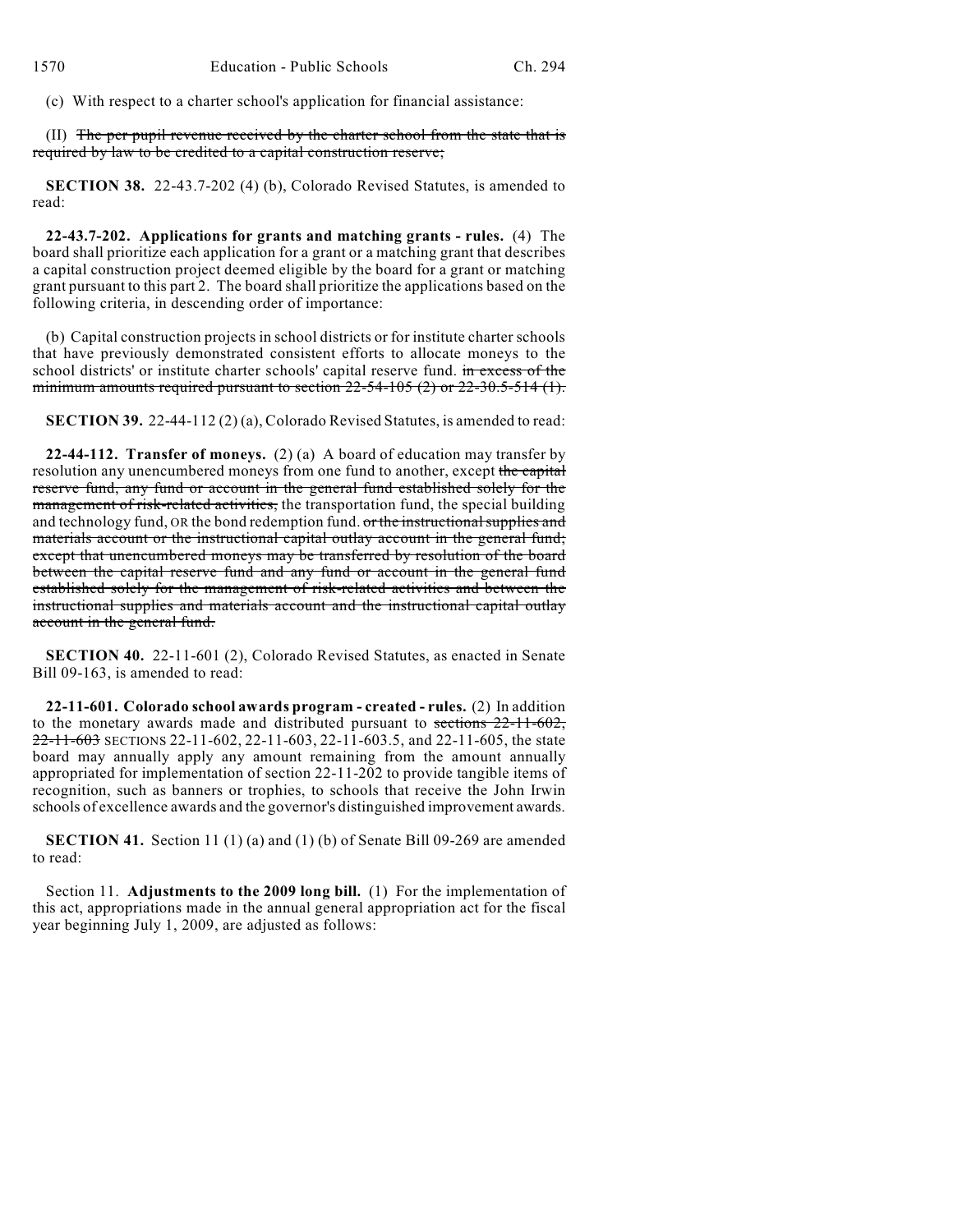(a) The appropriation to the department of education, assistance to public schools, grant programs, distributions, and other assistance, reading and literacy, read-to-achieve grant program, from the read-to-achieve cash fund created in section 22-7-908 (1), Colorado Revised Statutes, is decreased by one million one hundred sixty-five thousand two hundred ninety-six dollars  $(\text{$1,165,296})$  (\$165,296) cash funds.

(b) (I) The cash funds appropriation to the department of education, assistance to public schools, grant programs, distributions, and other assistance, summer and after-school programs, summer school grant program, from the read-to-achieve cash fund created in section 22-7-908 (1), Colorado Revised Statutes, is increased by one million dollars (\$1,000,000).

(II) The cash funds appropriation to the department of education, assistance to public schools, grant programs, distributions, and other assistance, summer and after-school programs, summer school grant program, from the state education fund created in section 17 (4) of article IX of the state constitution, is decreased by one million dollars (\$1,000,000).

**SECTION 42. Appropriation - adjustments to the 2009 long bill.** (1) In addition to any other appropriation, there is hereby appropriated, out of any moneys in the general fund not otherwise appropriated, to the department of education, for the fiscal year beginning July 1, 2009, the sum of fifty-five thousand seven hundred six dollars (\$55,706), or so much thereof as may be necessary, for the preparation of a feasibility study as required by section 22-2-136, Colorado Revised Statutes.

(2) For the implementation of this act, appropriations made in the annual general appropriation act for the fiscal year beginning July 1, 2009, shall be adjusted as follows:

(a) The appropriation to the department of education, assistance to public schools, grant programs, distributions, and other assistance, for the read-to-achieve grant program, is decreased by two million dollars (\$2,000,000). Said sum shall be cash funds from the read-to-achieve cash fund created in section 22-7-908 (1), Colorado Revised Statutes.

**SECTION 43. Appropriation.** In addition to any other appropriation, there is hereby appropriated, out of any moneys in the school awards program fund created in section 22-11-304, Colorado Revised Statutes, not otherwise appropriated, to the department of education, for the fiscal year beginning July 1, 2009, the sum of two hundred fifty thousand dollars (\$250,000), or so much thereof as may be necessary, for the implementation of section 22-11-306, Colorado Revised Statutes.

**SECTION 44. Appropriation.** In addition to any other appropriation, there is hereby appropriated, out of any moneys in the school awards program fund created in section 22-11-605, Colorado Revised Statutes, not otherwise appropriated, to the department of education, for the fiscal year beginning July 1, 2009, the sum of two hundred fifty thousand dollars (\$250,000), or so much thereof as may be necessary, for the implementation of section 22-11-603.5, Colorado Revised Statutes.

**SECTION 45. Effective date.** (1) This act shall take effect upon passage;